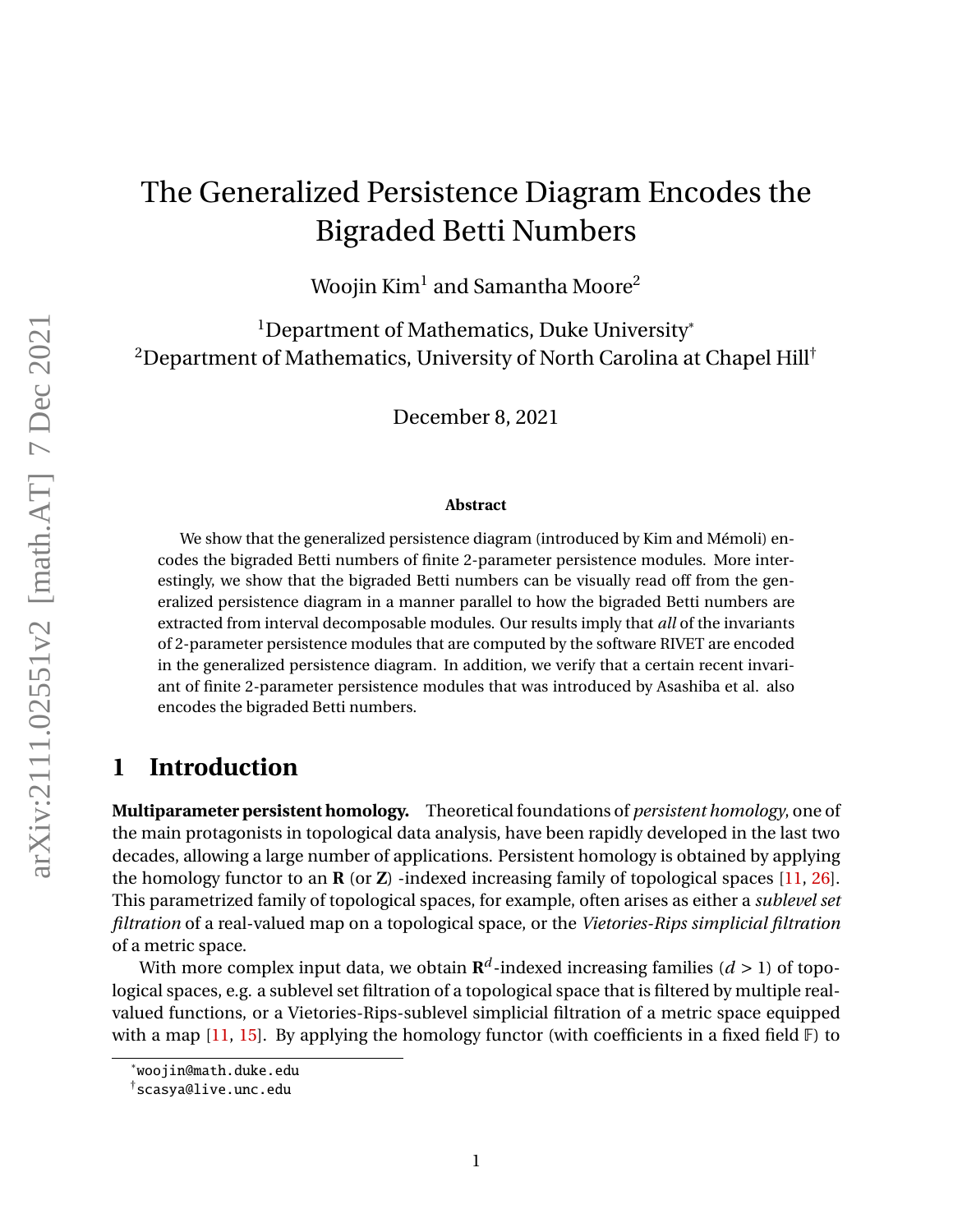such a multiparameter filtration, we obtain a *d -parameter persistence module*  $\mathbf{R}^d \to \mathbf{vec}.$  In contrast to the case of  $d = 1$ , there is no complete invariant for  $\mathbf{R}^d$  (or  $\mathbf{Z}^d$ )  $\rightarrow$  **vec** for  $d > 1$  [\[15\]](#page-17-1). According to quiver representation theory, functors  $\mathbf{R}^d \to \mathbf{vec}$  are of *wild type*, implying that there is no simple invariant which completely encodes the isomorphism type of  $\mathbf{R}^d \to \mathbf{vec}$  [\[22,](#page-18-1) [30\]](#page-18-2).

Nevertheless, there have been many studies on the invariants of *d*-parameter persistence modules, e.g.  $[9, 15, 17, 31, 37, 45, 50, 52]$  $[9, 15, 17, 31, 37, 45, 50, 52]$  $[9, 15, 17, 31, 37, 45, 50, 52]$  $[9, 15, 17, 31, 37, 45, 50, 52]$  $[9, 15, 17, 31, 37, 45, 50, 52]$  $[9, 15, 17, 31, 37, 45, 50, 52]$  $[9, 15, 17, 31, 37, 45, 50, 52]$  $[9, 15, 17, 31, 37, 45, 50, 52]$  $[9, 15, 17, 31, 37, 45, 50, 52]$  $[9, 15, 17, 31, 37, 45, 50, 52]$  $[9, 15, 17, 31, 37, 45, 50, 52]$  $[9, 15, 17, 31, 37, 45, 50, 52]$  $[9, 15, 17, 31, 37, 45, 50, 52]$  $[9, 15, 17, 31, 37, 45, 50, 52]$  $[9, 15, 17, 31, 37, 45, 50, 52]$ . Special attention has been placed on the case of  $d = 2$ [\[1,](#page-16-0) [2,](#page-16-1) [7,](#page-17-4) [8,](#page-17-5) [19,](#page-18-4) [25,](#page-18-5) [29,](#page-18-6) [40\]](#page-19-2) in part because 2-parameter filtrations arise in the study of interlevel set persistence [\[7,](#page-17-4) [13\]](#page-17-6), in the study of point cloud data with non-uniform density [\[4,](#page-17-7) [10,](#page-17-8) [14,](#page-17-9) [15\]](#page-17-1), or in applications in material science and chemical engineering [\[29,](#page-18-6) [33,](#page-18-7) [34\]](#page-19-3). Practitioners exploiting 2-parameter persistence modules often utilize the software RIVET [\[40\]](#page-19-2), which efficiently computes the dimension function (a.k.a. the Hilbert function), the fibered barcode, and the bigraded Betti numbers of a 2-parameter persistence module.

**Multigraded Betti numbers.** Multigraded Betti numbers encode important information about the algebraic structure of a multigraded module over the polynomial ring in *n* variables [\[28,](#page-18-8) [46\]](#page-19-4). For multiparameter persistence modules that arise from data, multigraded Betti numbers provide insight about the large-scale topological features of the data (cf. [\[10\]](#page-17-8)). For 2-parameter persistence modules, the multigraded Betti numbers are also called the *bigraded* Betti numbers. RIVET [\[40\]](#page-19-2) represents the bigraded Betti numbers of a 2-parameter persistence module as a collection of colored dots in the plane. More interestingly, RIVET employs the bigraded Betti numbers to implement an interactive visualization of the fibered barcode. Recently, Lesnick-Wright [\[41\]](#page-19-5) and Kerber-Rolle [\[35\]](#page-19-6) developed efficient algorithms for computing minimal presentations and the bigraded Betti numbers of 2-parameter persistence modules.

**Persistence diagram and its generalizations.** In most applications of 1-parameter persistent homology, the notion of *persistence diagram* [\[27,](#page-18-9) [38\]](#page-19-7) (or equivalently *persistence barcode* [\[16\]](#page-17-10)) plays a central role. The persistence diagram of any  $M : \mathbf{R} \to \textbf{vec}$  is not only a visualizable topological summary of *M*, but also a *stable* and *complete* invariant of *M* [\[20\]](#page-18-10). In contrast, as mentioned before, there is no complete invariant for *d*-parameter persistence modules when *d* > 1.

Patel introduced the notion of *generalized persistence diagram* for *constructible* functors  $\mathbb{R} \to \mathscr{C}$ , in which  $\mathscr{C}$  satisfies certain properties [\[48\]](#page-19-8). Construction of the generalized persistence diagram is based on the observation that the persistence diagram of  $M : \mathbf{R} \to \textbf{vec}$  [\[27\]](#page-18-9) is an instance of the Möbius inversion of the *rank invariant* [\[15\]](#page-17-1) of *M*. McCleary and Patel showed that the generalized persistence diagram is stable when  $\mathscr C$  is a skeletally small abelian category [\[43\]](#page-19-9). Kim and Mémoli further extended Patel's generalized persistence diagram to the setting of functors  $P \rightarrow \mathcal{C}$  in which P is a *essentially* finite poset such as a finite *n*-dimensional grid [\[36\]](#page-19-10). The generalized persistence diagram of  $P \rightarrow \mathcal{C}$  is defined as the Möbius inversion of the *generalized rank invariant* of  $P \rightarrow \mathcal{C}$ . The generalized persistence diagram is not only a complete invariant of interval decomposable persistence modules  $P \rightarrow vec$ , but is also well-defined regardless of the interval decomposability. The generalized rank invariant of  $\mathbf{R}^d$  (or  $\mathbf{Z}^d$ )  $\rightarrow$  **vec** is proven to be stable with respect to a certain generalization of the erosion distance [\[48\]](#page-19-8) and the interleaving distance [\[39\]](#page-19-11) (see the latest version of the arXiv preprint of [\[36\]](#page-19-10)).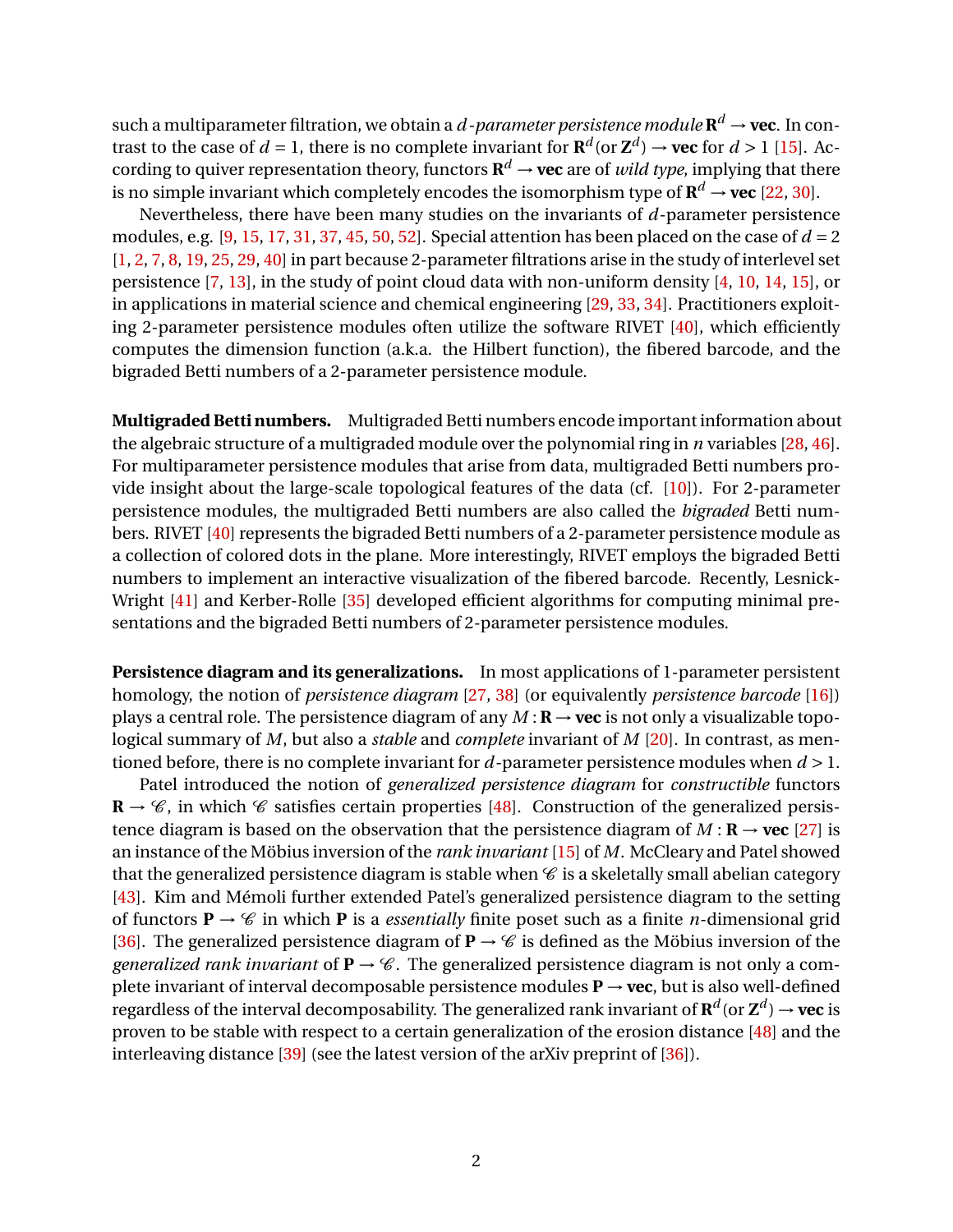**Our contributions.** In this work, we prove that the generalized persistence diagram of a finite 2-parameter persistence module *M* encodes the bigraded Betti numbers of *M* (Theorem [3.2\)](#page-11-0). More interestingly, we show that the bigraded Betti numbers can be visually read off from the generalized persistence diagram in a manner parallel to how the bigraded Betti numbers are extracted from interval decomposable modules (Corollary [3.5\)](#page-12-0). Namely, for *interval decomposable* 2-parameter persistence modules *M*, there is a simple pictorial way to find the bigraded Betti numbers of *M* from the indecomposable summands of *M*. An example of this process is shown in Fig. [1](#page-3-0) (A)-(C). For *any* finite 2-parameter persistence module *N*, which may not be interval decomposable, we utilize a highly analogous pictorial process to find the bigraded Betti numbers of *N* from the *(***Int***-)generalized persistence diagram* of *N* (Corollary [3.5\)](#page-12-0). This process is shown in Fig. [1](#page-3-0)  $(A')-(C')$ .

One implication of Theorem [3.2](#page-11-0) is that all invariants of 2-parameter persistence modules that are computed by the software RIVET [\[40\]](#page-19-2) are encoded by the generalized persistence diagram. In other words, we obtain the following hierarchy of invariants for *any* finite 2-parameter persistence module, where invariant A is placed above invariant B if invariant B can be recovered from invariant A:



We remark that the generalized persistence diagram is equivalent to the generalized rank invariant. Also, the fibered barcode is equivalent to the (standard) rank invariant. Hence, in the diagram above, *generalized persistence diagram* and *fibered barcode* can be replaced by *generalized rank invariant* and *rank invariant*, respectively.

In the course of establishing Theorem [3.2,](#page-11-0) we observe that a certain recent invariant of 2 parameter persistence modules that was introduced by Asashiba et al. [\[2\]](#page-16-1) also encodes the bigraded Betti numbers (Remark [2.15](#page-9-0) and Corollary [3.5\)](#page-12-0).

**Other related work.** McCleary and Patel utilized the Möbius inversion formula for establishing a functorial pipeline to summarize simplicial filtrations over finite lattices into persistence diagrams [\[44\]](#page-19-12). Botnan et al. introduced notions of signed barcode and rank decomposition for encoding the rank invariant of multiparameter persistence modules as a linear combination of rank invariants of indicator modules [\[9\]](#page-17-2), where the Möbius inversion was utilized for computing the rank decomposition. Asashiba et al. provided a criterion for determining whether or not a given multiparameter persistence module is interval decomposable without having to explicitly compute indecomposable decompositions [\[1\]](#page-16-0). Dey and Xin proposed an efficient algorithm for decomposing multiparameter persistence modules and introduced a notion of *persistent* graded Betti numbers, a refined version of the graded Betti numbers [\[24\]](#page-18-11). Dey et al. reduced the problem of computing the generalized rank invariant of a given 2-parameter persistence module to computing the indecomposable decompositions of zigzag persistence modules [\[23\]](#page-18-12).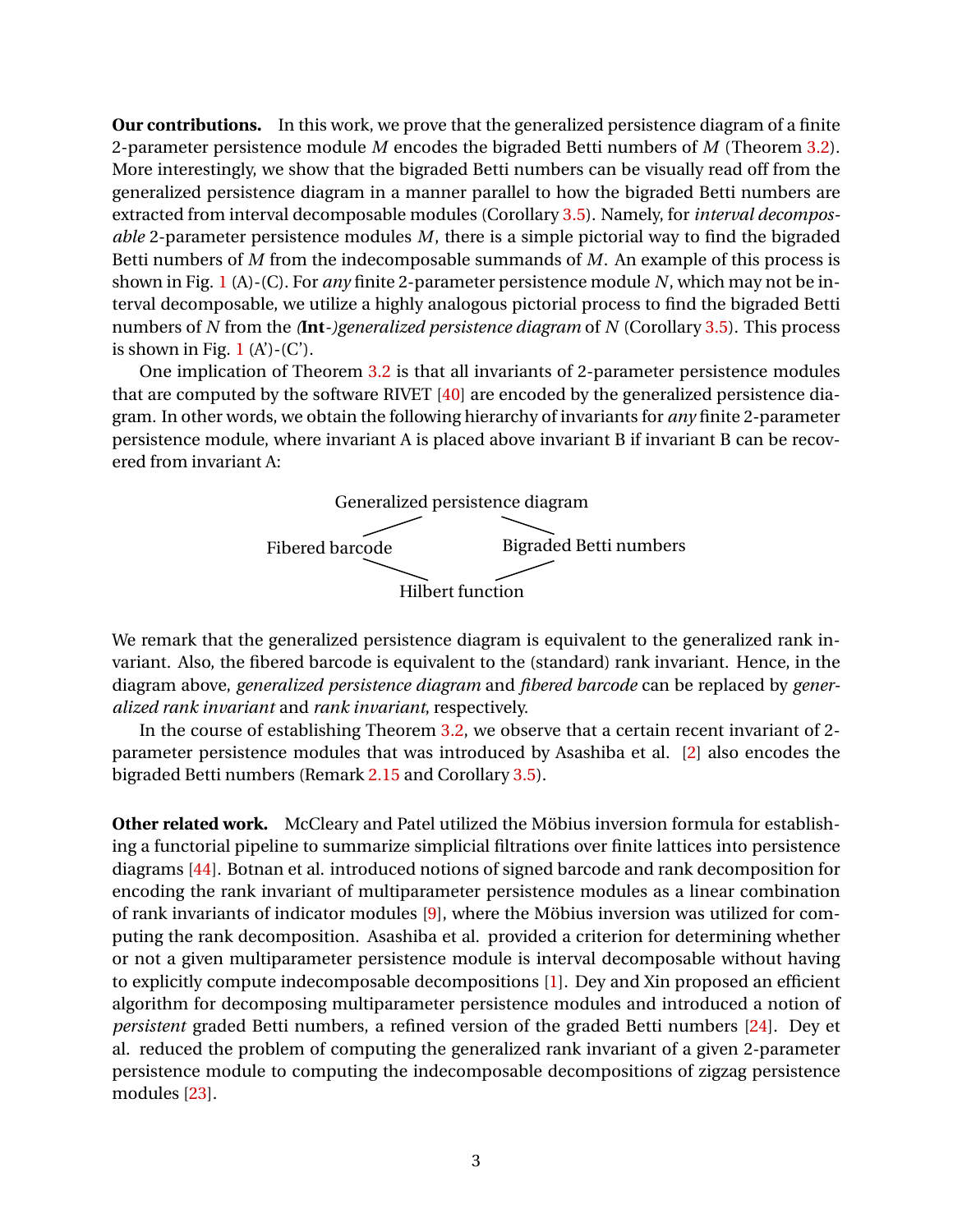<span id="page-3-0"></span>

Figure 1: (A) A  $\mathbb{Z}^2$ -indexed persistence module M whose support is contained in a 3  $\times$  4 grid. (B) *M* is interval decomposable, and the barcode of *M* consists of the two blue intervals of  $\mathbb{Z}^2$ (Definitions [2.2](#page-5-0) and [2.3\)](#page-5-1). (C) Expand each of the blue intervals from (B) to intervals in  $\mathbb{R}^2$  as follows: Each point  $p = (p_1, p_2)$  in the two intervals is expanded to the unit square  $[p_1, p_1 + 1] \times$ [*p*2,*p*2+1) ⊂ **R** 2 . Black dots, red stars and blue squares indicate three different *corner types* of the expanded intervals (see Fig. [2\)](#page-7-0). The bigraded Betti numbers of *M* can be read from these corner types; for each  $p \in {\bf Z}^2$ ,  $\beta_j(M)(p)$  is equal to the number of black dots, red stars, and blue squares at *p* when  $j = 0, 1, 2$ , respectively. (A') Another  $\mathbb{Z}^2$ -indexed persistence module *N* whose support is contained in a 3×4 grid. *N* is not interval decomposable. (B') The **Int**-generalized persistence diagram of *N* (Definition [2.14\)](#page-9-1) is shown, where the multiplicity of the red interval is -1 and the multiplicity of each blue interval is 1. (C') is similarly interpreted as in (C), where corner points of the red interval negatively contribute to the counting of the bigraded Betti numbers. More details are provided in Example [3.6.](#page-12-1)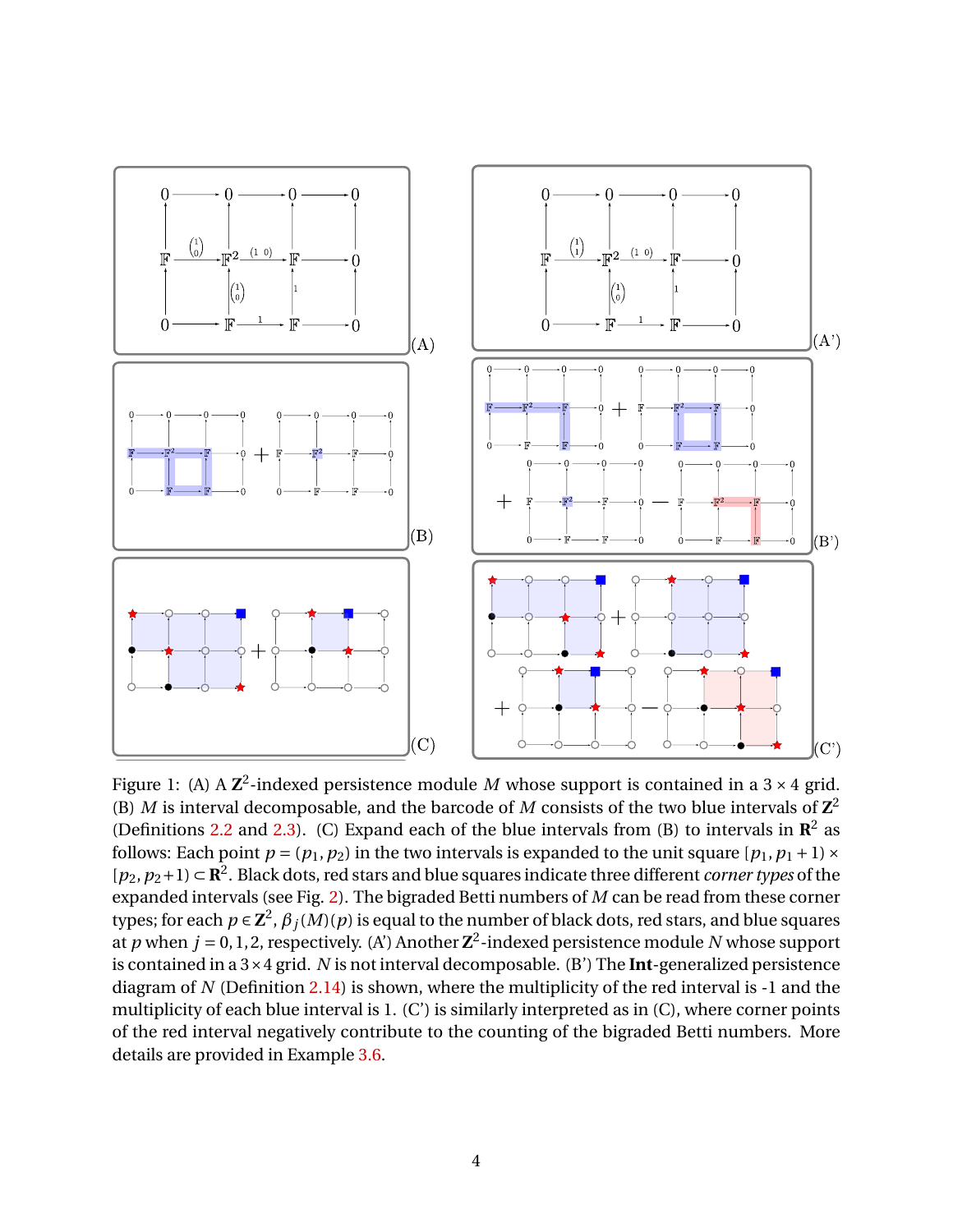**Organization.** In Section [2,](#page-4-0) we review the notions of persistence modules, bigraded Betti numbers, and generalized persistence diagrams. In Section [3,](#page-11-1) we show that the bigraded Betti numbers can be recovered from the generalized persistence diagram. In Section [4,](#page-16-2) we discuss open questions.

**Acknowledgments.** Samantha Moore is supported by a National Science Foundation Graduate Research Fellowship under Grant No. 1650116. The authors would like to thank Dr. Ezra Miller, Dr. Richárd Rimányi, and Dr. Facundo Mémoli for their invaluable comments.

## <span id="page-4-0"></span>**2 Preliminaries**

In Section [2.1,](#page-4-1) we review the notions of persistence modules and interval decomposability. In Section [2.2,](#page-5-2) we recall the notion of bigraded Betti numbers (an invariant of 2-parameter persistence modules). In Section [2.3,](#page-7-1) we recall the Möbius inversion formula in combinatorics. In Section [2.4,](#page-7-2) we review the notions of generalized rank invariant and generalized persistence diagram. In Section [2.5,](#page-10-0) we provide a formula of the (**Int**-)generalized persistence diagram in a certain setting.

#### <span id="page-4-1"></span>**2.1 Persistence modules and their interval decomposability**

Let **P** be a poset. We regard **P** as the category that has points of **P** as its objects and for  $p, q \in \mathbf{P}$ there is a unique morphism  $p \to q$  if and only if  $p \le q$  in  $\mathbf{P}$ . For  $d \in \mathbf{N}$ , let  $\mathbf{R}^d$  and subsets of  $\mathbf{R}^d$ (such as  $\mathbf{Z}^d$ ) be given the partial order defined by  $(a_1, a_2,..., a_d) \le (b_1, b_2,..., b_d)$  if and only if  $a_i \le b_i$  for  $i = 1, 2, ..., d$ .

Every vector space in this paper is over some fixed field F. Let **vec** denote the category of *finite dimensional* vector spaces and linear maps over F.

A **P-indexed persistence module**, or simply a **P-module**, refers to a functor  $M : \mathbf{P} \to \textbf{vec}$ . In other words, to each  $p \in \mathbf{P}$ , a vector space  $M(p)$  is associated, and to each pair  $p \leq q$  in  $\mathbf{P}$ , a linear map  $\varphi_M(p,q): M(p) \to M(q)$  is associated. Importantly, whenever  $p \leq q \leq r$  in **P**, it is required that  $\varphi_M(p,r)=\varphi_M(q,r)\circ \varphi_M(p,q).$  When  ${\bf P}={\bf R}^d$  or  ${\bf Z}^d$  ,  $M$  is also called a  $d$  -parameter **persistence module**.

Consider a *zigzag poset* of *n* points,

<span id="page-4-2"></span>
$$
\bullet_1 \leftrightarrow \bullet_2 \leftrightarrow \dots \bullet_{n-1} \leftrightarrow \bullet_n \tag{1}
$$

where ↔ stands for either ≤ or ≥. A functor from a zigzag poset (of *n* points) to **vec** is called a **zigzag module** (of length *n*) [\[12\]](#page-17-11).

A **morphism** between **P**-modules *M* and *N* is a natural transformation  $f : M \to N$  between *M* and *N*. That is, *f* is a collection { $f_p$  :  $M(p) \to N(p)$ } $_{p \in P}$  of linear maps such that for every pair  $p \leq q$  in **P**, the following diagram commutes:

$$
M(p) \xrightarrow{\varphi_M(p,q)} M(q)
$$
  
\n
$$
\downarrow f_p
$$
  
\n
$$
N(p) \xrightarrow{\varphi_N(p,q)} N(q).
$$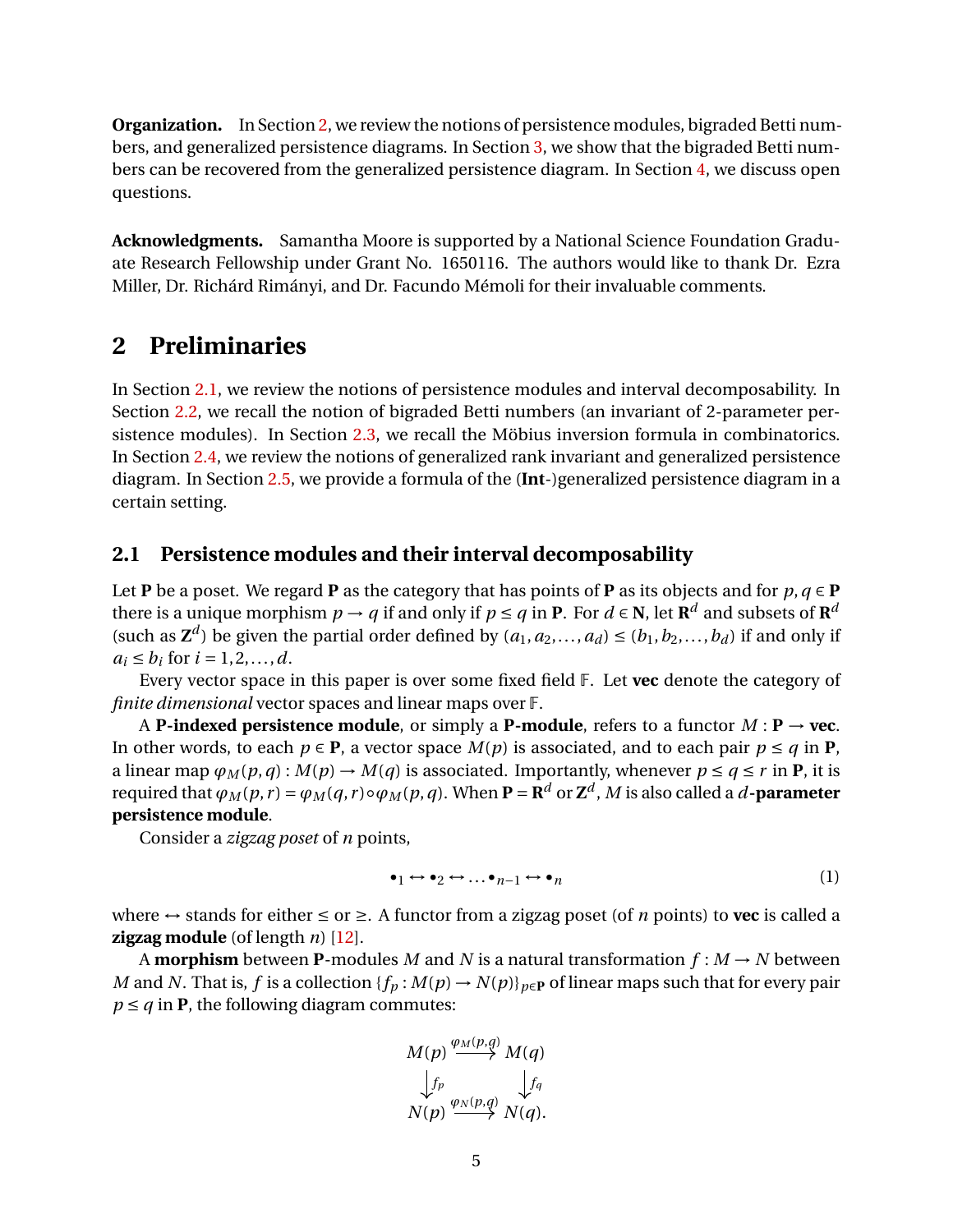The **kernel** of *f*, denoted by  $\ker(f) : \mathbf{P} \to \textbf{vec}$ , is defined as follows: For  $p \in \mathbf{P}$ ,  $\ker(f)(p) :=$  $ker(f_p) \subseteq M(p)$ . For  $p \le q$  in **P**,  $\varphi_{\ker(f)}(p,q)$  is the restriction of  $\varphi_M(p,q)$  to ker( $f_p$ ). Two **P**modules *M* and *N* are (naturally) **isomorphic**, denoted by  $M \cong N$ , if there exists a natural transformation  ${f_p}_{p \in P}$  from *M* to *N* where each  $f_p$  is an isomorphism.

The **direct sum**  $M \oplus N$  of  $M, N : \mathbf{P} \to \textbf{vec}$  is the **P**-module where  $(M \oplus N)(p) = M(p) \oplus N(p)$ for  $p \in \mathbf{P}$  and  $\varphi_{M \oplus N}(p,q) = \varphi_M(p,q) \oplus \varphi_N(p,q)$  for  $p \leq q$  in **P**. A nonzero **P**-module M is **indecomposable** if whenever  $M = M_1 \bigoplus M_2$  for some **P**-modules  $M_1$  and  $M_2$ , either  $M_1 = 0$  or  $M_2 = 0$ .

**Theorem 2.1** ([\[3,](#page-16-3) [6\]](#page-17-12)). Any **P**-module M has a direct sum decomposition  $M \cong \bigoplus M_i$  where each *i M<sup>i</sup> is indecomposable. Such a decomposition is unique up to isomorphism of and reordering of the summands.*

<span id="page-5-6"></span>In what follows, we review the notion of interval decomposability.

<span id="page-5-0"></span>**Definition 2.2** ([\[7\]](#page-17-4)). Let **P** be a poset. An **interval** *I* of **P** is a subset  $I \subseteq \mathbf{P}$  such that: (i) *I* is nonempty. (ii) If  $p, q \in I$  and  $p \le r \le q$ , then  $r \in I$ . (iii) *I* is **connected**, i.e. for any  $p, q \in I$ , there is a sequence  $p = p_0, p_1, \dots, p_\ell = q$  of elements of *I* with either  $p_i \leq p_{i+1}$  or  $p_{i+1} \leq p_i$  for each *i* ∈ [0,  $\ell$  − 1].

For example, any interval of a zigzag poset in [\(1\)](#page-4-2) is a set of consecutive points in  $\{\bullet_1, \bullet_2, ..., \bullet_n\}$ . For an interval *I* of a poset **P**, the **interval module**  $V_I: \mathbf{P} \to \mathbf{vec}$  is defined as

<span id="page-5-5"></span>
$$
V_I(p) = \begin{cases} \mathbb{F} & \text{if } p \in I \\ 0 & \text{otherwise,} \end{cases} \qquad \qquad \varphi_{V_I}(p,q) = \begin{cases} \text{id}_{\mathbb{F}} & \text{if } p, q \in I, \ p \le q \\ 0 & \text{otherwise.} \end{cases}
$$

<span id="page-5-1"></span>**Definition 2.3.** A **P**-module *M* is said to be **interval decomposable** if there exists a multiset barc(*M*) of intervals of **P** such that  $M \cong \bigoplus V_I$ . We call barc(*M*) the **barcode** of *M*. *I*∈barc(*M*)

<span id="page-5-4"></span>**Theorem 2.4** ([\[3,](#page-16-3) [21,](#page-18-13) [30\]](#page-18-2)). For  $d = 1$ , any  $M$  :  $\mathbf{R}^d$  (or  $\mathbf{Z}^d$ )  $\rightarrow$  **vec** is interval decomposable and thus *admits a (unique) barcode. However, for d* ≥ 2*, M may not be interval decomposable. Lastly, any zigzag module is interval decomposable and thus admits a (unique) barcode.*

The following notation is useful in the rest of the paper.

<span id="page-5-3"></span>**Notation 2.5.** Given any **P**-module *M* and any interval *I* of **P**, let mult(*V<sup>I</sup>* ,*M*) denote the number of indecomposable direct summands of *M* which are isomorphic to the interval module *V<sup>I</sup>* .

#### <span id="page-5-2"></span>**2.2 Bigraded Betti numbers**

In this section we review the notion of bigraded Betti numbers [\[28\]](#page-18-8). The well-known software RIVET makes efficient use of bigraded Betti numbers for implementing its interactive features in exploring 2-parameter persistence modules [\[40\]](#page-19-2).

Fix any  $p \in \mathbb{R}^2$ . Let us define the interval module  $\mathbb{F}[p]: \mathbb{R}^2 \to \textbf{vec}$  as:

$$
\mathbb{F}[p](q) = \begin{cases} \mathbb{F} & \text{if } p \le q \\ 0 & \text{otherwise,} \end{cases} \qquad \qquad \varphi_{\mathbb{F}[p]}(q,r) = \begin{cases} \text{id}_{\mathbb{F}} & \text{if } p \le q \le r \\ 0 & \text{otherwise.} \end{cases}
$$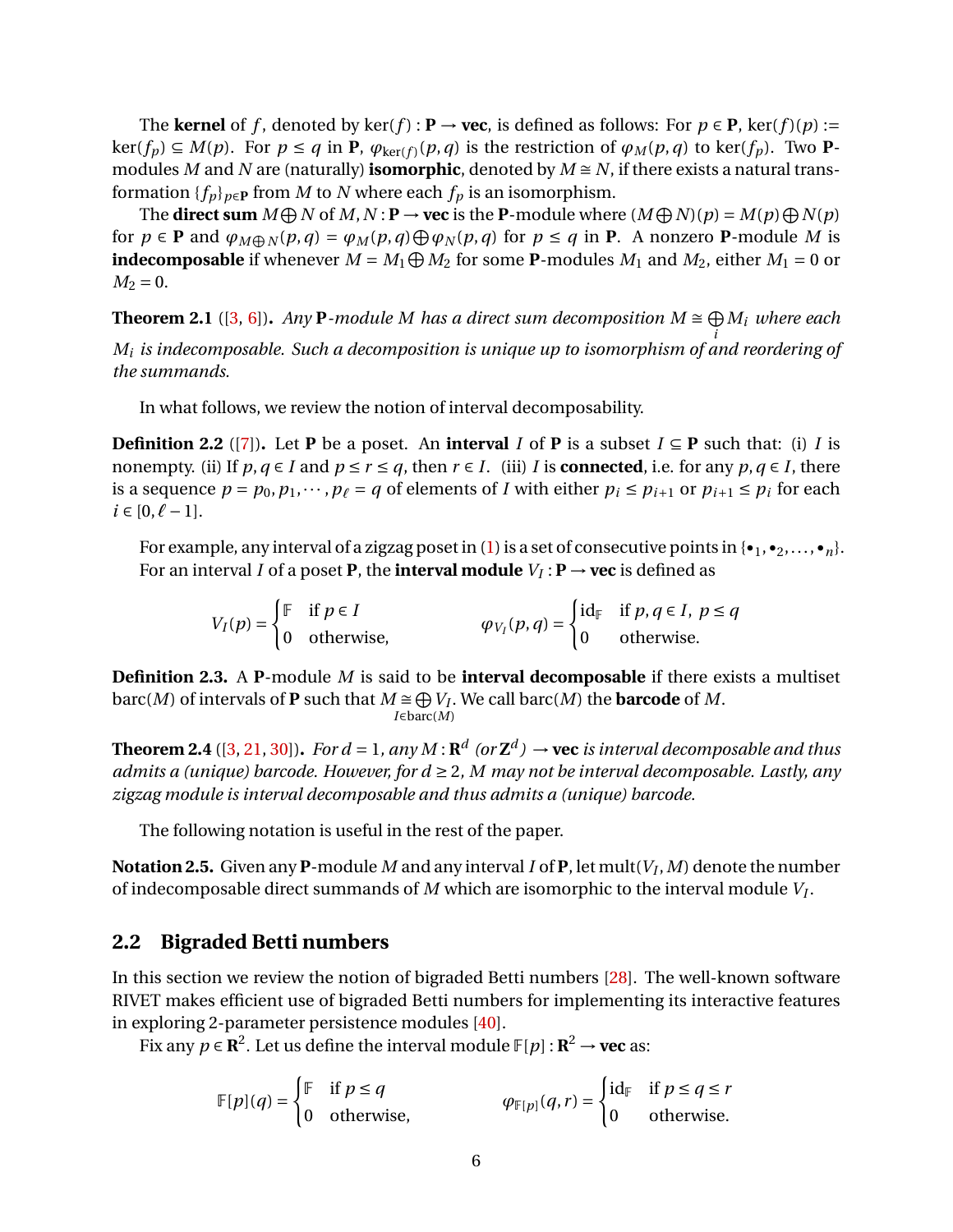An  ${\bf R}^2$ -module  $F$  is **free** if there exists  $p_1,p_2,\cdots,p_n$  in  ${\bf R}^2$  such that  $F\cong\bigoplus^n$  $\bigoplus_{i=1}$   $\mathbb{F}[p_i]$ .

Let us fix any  $M$  :  $\mathbf{R}^2$  → **vec**. An element  $\nu$  ∈  $M(p)$  for some  $p$  ∈  $\mathbf{R}^2$  is called a <code>homogeneous</code> element of *M*. Assume that *M* is **finitely generated**, i.e. there exist  $p_1, ..., p_n \in \mathbb{R}^2$  and  $v_i \in M(p_i)$ for  $i = 1, ..., n$  such that for any  $p \in \mathbb{R}^2$  and for any  $v \in M(p)$ , there exist  $c_i \in \mathbb{F}$  for  $i = 1, ..., n$  with

$$
v = \sum_{i=1}^n c_i \cdot \varphi_M(p_i, p)(v_i).
$$

The collection  $\{v_1, \ldots, v_n\}$  is called a (homogeneous) **generating set** for *M*.

Let us assume that  $\{v_1, \ldots, v_n\}$  is a *minimal* homogeneous generating set for *M*, i.e. there is no homogeneous generating set for *M* that includes fewer than *n* elements. Let  $F_0 := \bigoplus_{i=1}^n \mathbb{F}[p_i].$ For  $i = 1,...,n$ , let  $1_{p_i} \in \mathbb{F}[p_i](p_i)$ . Then, the set  $\{1_{p_1},...,1_{p_n}\}$  generates  $F_0$  and the morphism  $\eta_0: F_0 \to M$  defined by  $\eta_0(1_{p_i}) = v_i$  for  $i = 1,...,n$  is surjective. Let  $K_0 := \text{ker}(\eta_0) \subseteq F_0$  and let  $\iota_0: K_0 \hookrightarrow F_0$  be the inclusion map. Iterate this process using  $K_0$  in place of *M*. Namely, identify a minimal homogeneous generating set  $\{v_1\}$  $v'_1, \ldots, v'_m$ } for  $K_0$  where  $v'_j$  $'$ <sub>*j*</sub> ∈ ( $K_0$ )<sub>*p*'</sup><sub>*j*</sub></sub> *j* for some

 $p_1'$  $p'_1, \ldots, p'_m$  ∈ **R**<sup>2</sup> and consider the free module  $F_1 := \bigoplus_{i=1}^m F_i$ *j*=1  $\mathbb{F}[p']$ *f*<sub>*j*</sub> and the surjection  $\eta_1 : F_1 \to K_0$ . Then we have the map  $\iota_0 \circ \eta_1 : F_1 \to F_0$ . By repeating this process, we obtain a **minimal free resolution of** *M***:**

$$
\cdots \longrightarrow F_2 \xrightarrow{\iota_1 \circ \eta_2} F_1 \xrightarrow{\iota_0 \circ \eta_1} F_0 \xrightarrow{\eta_0} M \longrightarrow 0.
$$

This resolution is unique up to isomorphism [\[28,](#page-18-8) Theorem 1.6]. Hilbert's Syzygy Theorem guarantees that  $F_i = 0$  for  $j > 2$  [\[32\]](#page-18-14).

**Definition 2.6.** For  $j = 0, 1, 2$ , the  $j^{\text{th}}$  **bigraded Betti number**  $\beta_j(M)$  :  $\mathbb{R}^2 \to \textbf{vec}$  of  $M$  is defined by mapping each  $p \in \mathbb{R}^2$  to

$$
\beta_j(M)(p) := \text{mult}(\mathbb{F}[p], F_j)
$$
 (Notation 2.5).

The bigraded Betti numbers of a  $\mathbf{Z}^2$ -module are defined in a similar way.

- **Remark 2.7.** (i) Notice that for any finitely generated  $M, N: \mathbb{R}^2 \to \textbf{vec}$ , we have  $\beta_j(M \bigoplus N) =$  $\beta$ <sup>*j*</sup>(*M*) +  $\beta$ <sup>*j*</sup>(*N*) for *j* = 0, 1, 2.
	- (ii) Let *I* ⊂ **R**<sup>2</sup> be an interval. For the interval module *V<sub>I</sub>* : **R**<sup>2</sup> → **vec**, the *j*<sup>th</sup> graded Betti number  $\beta_j(V_I)(p)$  is equal to 1 if  $p$  is a  $j^{\text{th}}$  type corner point of *I* (as depicted in Fig. [2\)](#page-7-0) and is 0 otherwise.
- <span id="page-6-0"></span>(iii) The previous two items imply that if  $M : \mathbb{R}^2 \to \text{vec}$  is any finitely generated interval decomposable module, then the bigraded Betti numbers of *M* can be extracted from the set of corner points of the intervals in barc(*M*).

In Corollary [3.5,](#page-12-0) we generalize Remark [2.7](#page-0-0) [\(iii\)](#page-6-0) to the setting of any finitely generated 2parameter persistence module.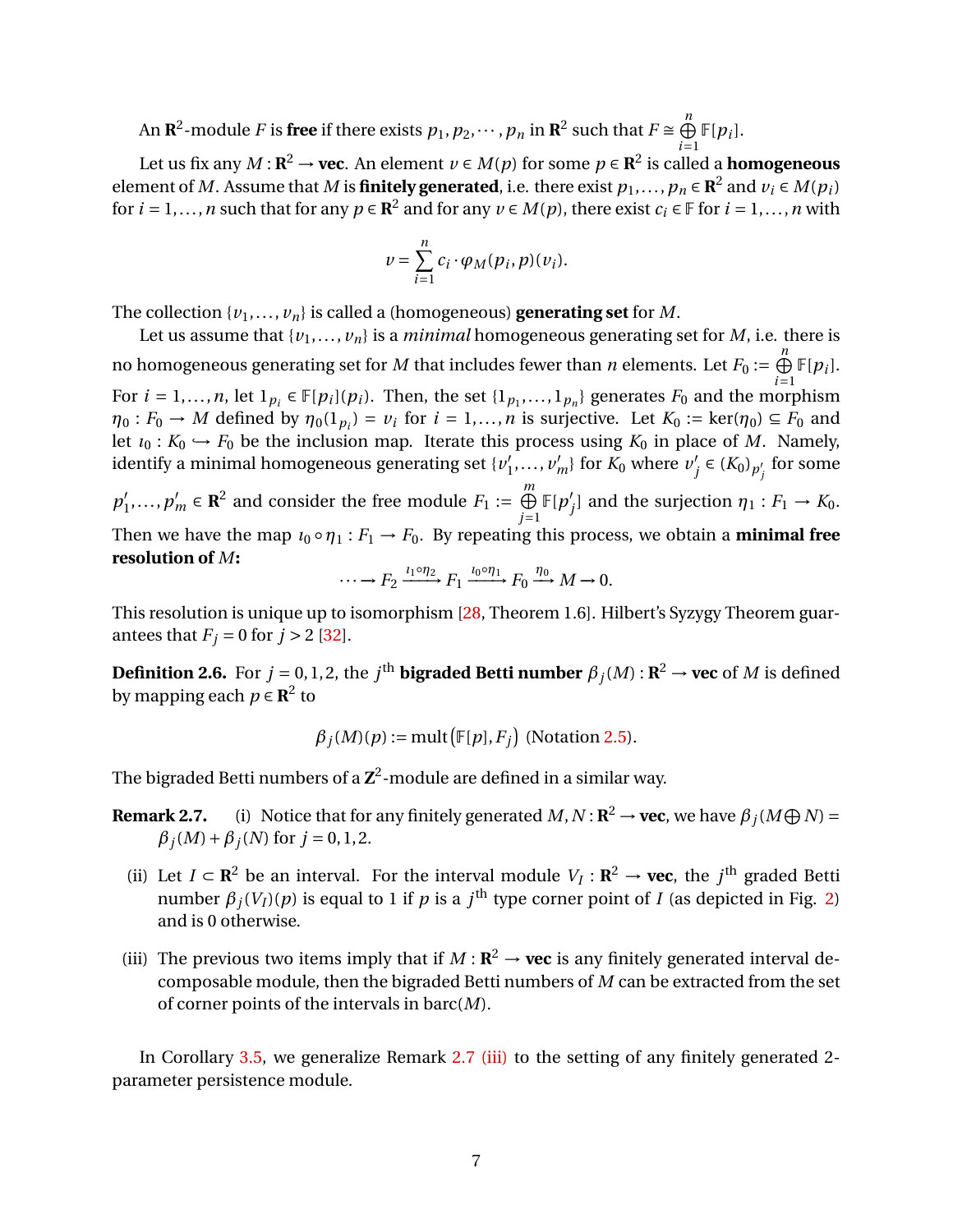<span id="page-7-0"></span>

Figure 2: An interval  $I \subset \mathbb{R}^2$  and its corner types. Points on the upper boundary (dotted lines) do not belong to *I*, while points on the lower boundary (solid lines) belong to *I*. Points which lie on both boundaries do not belong to *I*.

#### <span id="page-7-1"></span>**2.3 The Möbius inversion formula in combinatorics**

One interpretation of the Möbius inversion formula [\[5,](#page-17-13) [49,](#page-19-13) [51\]](#page-20-2) is a discrete analogue of the derivative of a real-valued map in elementary calculus. For example, given a map  $f : \mathbf{Z} \to \mathbf{R}$ (where **Z** is equipped with the canonical order), its Möbius inversion  $f' : \mathbf{Z} \to \mathbf{R}$  is defined as  $f'(n) = f(n) - f(n-1)$  for  $n \in \mathbb{Z}$ , which captures the change of *f* at *n* in reference to  $f(n-1)$ .

More generally, we can define the Möbius inversion of a function on a locally finite poset. A poset **Q** is said to be **locally finite** if for all  $p, q \in \mathbf{Q}$  with  $p \leq q$ , the set  $[p, q] := \{r \in \mathbf{Q} : p \leq r \leq q\}$ is finite. Let **Q** be a locally finite poset. The Möbius function  $\mu_0 : \mathbf{Q} \times \mathbf{Q} \to \mathbf{Z}$  of **Q** is defined<sup>[1](#page-7-3)</sup> recursively as

$$
\mu_{\mathbf{Q}}(p,q) = \begin{cases} 1, & p = q, \\ -\sum_{p \le r < q} \mu_{\mathbf{Q}}(p,r), & p < q, \\ 0, & \text{otherwise.} \end{cases} \tag{2}
$$

For  $q_0 \in \mathbf{Q}$ , let  $q_0^{\downarrow}$  $Q_0$  : = {*q* ∈ **Q** : *q* ≤ *q*<sub>0</sub>}.

<span id="page-7-4"></span>**Theorem 2.8** (Möbius Inversion formula)**.** *Let* **Q** *be a locally finite poset and let k be a field. Assume that*  $q^{\downarrow}$  *is finite for all*  $q \in \mathbf{Q}$ *. For any pair of functions f* ,  $g: \mathbf{Q} \to k$  ,

$$
g(q) = \sum_{r \le q} f(r) \text{ for all } q \in \mathbf{Q}
$$

*if and only if*

$$
f(q) = \sum_{r \le q} g(r) \cdot \mu_{\mathbf{Q}}(r, q) \text{ for all } q \in \mathbf{Q}.
$$

#### <span id="page-7-2"></span>**2.4 Generalized rank invariant and generalized persistence diagrams**

In this section we review the notions of generalized rank invariant and generalized persistence diagram [\[36,](#page-19-10) [48\]](#page-19-8). Throughout this subsection, let **P** denote a finite connected poset. Consider

<span id="page-7-3"></span><sup>&</sup>lt;sup>1</sup>More precisely, the codomain of  $\mu_{\mathbf{Q}}$  is the multiple of 1 in a specified base ring rather than **Z**.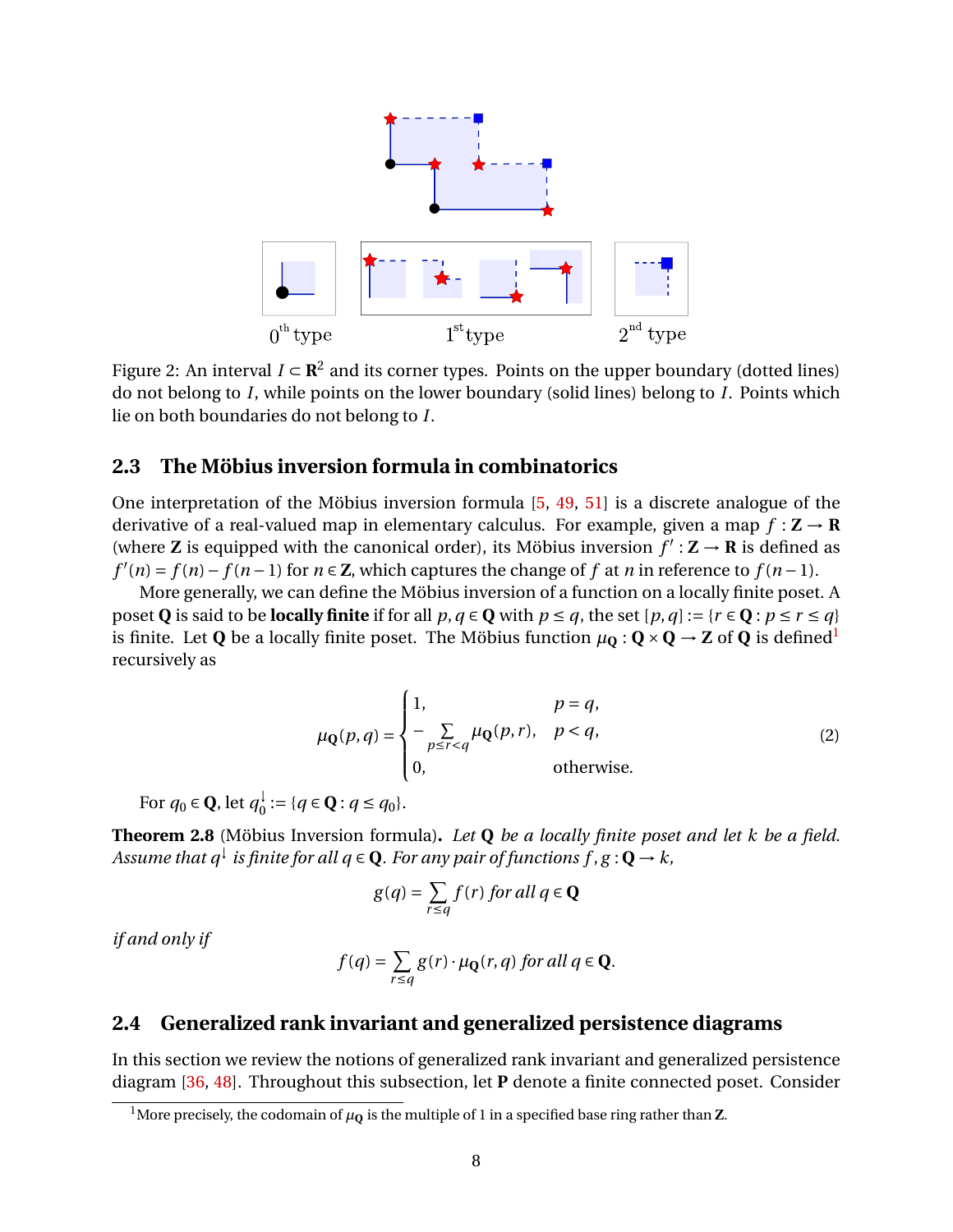any **P**-module *M*. Then *M* admits a limit and a colimit of *M*:  $\lim_{m \to \infty} M = (L, (\pi_p : L \to M(p))_{p \in \mathbf{P}})$ and  $\lim_{M} M = (C, (\iota_p : M(p) \to C)_{p \in \mathbf{P}})$  [\[42,](#page-19-14) Chapter V]; see [A](#page-20-3)ppendix A for the definitions of limits and colimits. This implies that, for every  $p \leq q$  in **P**,

$$
M(p \le q) \circ \pi_p = \pi_q
$$
 and  $\iota_q \circ M(p \le q) = \iota_p$ .

This in turn implies  $\iota_p \circ \pi_p = \iota_q \circ \pi_q : L \to C$  for any  $p, q \in \mathbf{P}$ . The **canonical limit-to-colimit map**  $\psi_M$ : <u>lim</u></u> $M \to \lim_{M \to \infty} M$  refers to the linear map *ιp* ∘ *πp* for *any p* ∈ **P**.

**Definition 2.9.** The **(generalized) rank** of  $M : \mathbf{P} \to \text{vec}$  is defined as the rank of the canonical  $\lim_{M \to \infty} M \to \lim_{M \to \infty} M$ .

The rank of  $M : \mathbf{P} \to \textbf{vec}$  counts the multiplicity of the fully supported interval modules in a direct sum decomposition of *M*:

<span id="page-8-0"></span>**Theorem 2.10** ([\[18,](#page-18-15) Lemma 3.1]). *For any*  $M : \mathbf{P} \to \textbf{vec}$ , *the rank of*  $M$  *is equal to* mult( $V_{\mathbf{P}}, M$ ).

Let *p*, *q*  $\in$  **P**. We say that *p covers q* if *q* < *p* and there is no *r*  $\in$  **P** such that *q* < *r* < *p*.

A subposet *I* ⊆ **P** is said to be **path-connected in P** if for any  $p ≠ q$  in *I*, there exists a sequence  $p = p_0, p_1, \ldots, p_n = q$  in *I* such that either  $p_i \leq p_{i+1}$  or  $p_{i+1} \leq p_i$  in **P** for  $i = 0, \ldots, n-1$ . By **Con**(**P**) we denote the poset of all path-connected subposets of **P** that is ordered by inclusions. We remark that, when **P** is finite, **Con**(**P**) is finite. For example, assume that **P** is the zigzag poset  $\{\bullet_1 \leq \bullet_2 \geq \bullet_3\}$ . Then, **Con**(P) consists of the six elements:  $\{\bullet_1\}, \{\bullet_2\}, \{\bullet_3\}, \{\bullet_1, \bullet_2\}, \{\bullet_2, \bullet_3\}$ , and  $\{\bullet_1, \bullet_2, \bullet_3\}$ . All of these are also intervals of  $\{\bullet_1 \leq \bullet_2 \geq \bullet_3\}$  (Definition [2.2\)](#page-5-0).

**Definition 2.11** ([\[36\]](#page-19-10)). The **(generalized) rank invariant** of  $M : \mathbf{P} \to \textbf{vec}$  is the function

$$
rk(M):\mathbf{Con}(\mathbf{P})\to\mathbf{Z}_{\geq 0}
$$

which maps  $I \in \text{Con}(P)$  to the rank of the restriction  $M|_I$  of M.

In fact, in order to define the generalized rank invariant, **P** does not need to be finite [\[36,](#page-19-10) Section 3]. However, for this work, it suffices to consider the case when **P** is finite. The following is a corollary of Theorem [2.10.](#page-8-0)

<span id="page-8-1"></span>**Proposition 2.12** ([\[36,](#page-19-10) Proposition 3.17]). Let  $M : \mathbf{P} \to \textbf{vec}$  be interval decomposable. Then for any  $I \in \text{Con}(P)$ ,

$$
rk(M)(I) = \sum_{\substack{J \supseteq I \\ J \in \mathbf{Int}(\mathbf{P})}} mult(V_J, M).
$$

In words, rk(*M*)(*I*) equals the total multiplicity of intervals *J* in barc(*M*) that contains *I*.

For any poset **Q**, let  $\mathbf{Q}^{\text{op}}$  denote the **opposite poset** of **Q**, i.e.  $p \leq q$  in **Q** if and only if  $q \leq p$  in **Q** op. By virtue of Theorem [2.8](#page-7-4) we have:

<span id="page-8-2"></span>**Definition 2.13** ([\[36\]](#page-19-10))**.** Let **P** be a finite connected poset. The **generalized persistence diagram** of *M* : **P** → **vec** is the unique function dgm(*M*) : **Con**(**P**) → **Z** that satisfies, for any *I* ∈ **Con**(**P**),

$$
rk(M)(I) = \sum_{\substack{J \supseteq I \\ J \in \text{Con}(P)}} \text{dgm}(M)(J).
$$

In other words, dgm(*M*) is the Möbius inversion of rk(*M*) over **Con**op(**P**). That is, for *I* ∈ **Con**(**P**),

$$
dgm(M)(I) := \sum_{\substack{J \supseteq I \\ J \in \mathbf{Con}(\mathbf{P})}} \mu_{\mathbf{Con}^{op}(\mathbf{P})}(J, I) \cdot \mathrm{rk}(M)(J).
$$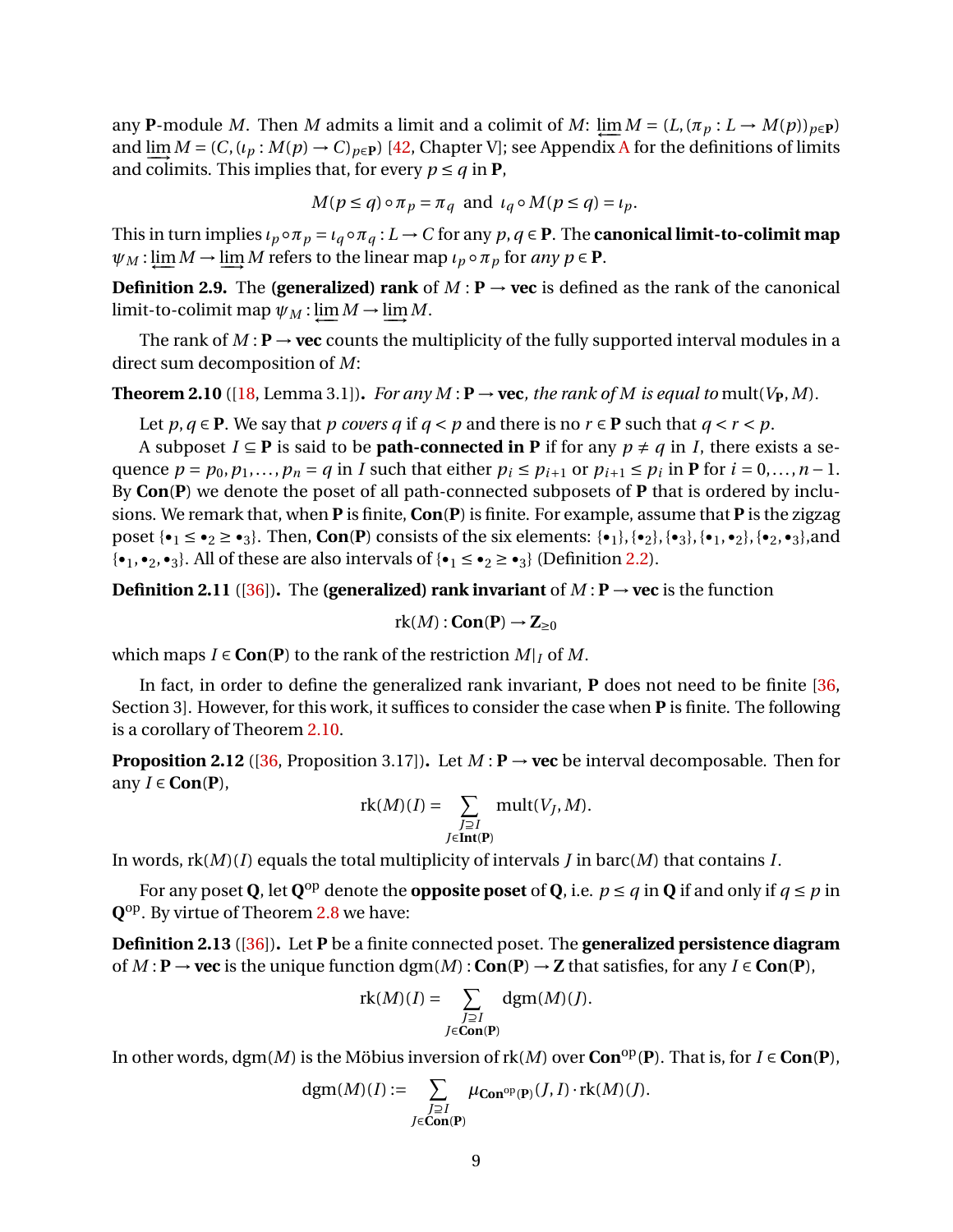The function  $\mu_{\text{Con}^{\text{op}}(P)}$  has been precisely computed in [\[36,](#page-19-10) Section 3].

The set of all intervals of **P** (Definition [2.2\)](#page-5-0) is denoted by **Int**(**P**), which forms a subposet of **Con**(**P**). Next we consider the Möbius inversion of the generalized rank invariant over the poset **Int**<sup>op</sup>(**P**). For *M* : **P** → **vec**, let rk<sub>I</sub>(*M*) denote the restriction of rk(*M*) : **Con**(**P**) → **Z**<sub>≥0</sub> to **Int**(**P**). Again by virtue of Theorem [2.8](#page-7-4) we have:

<span id="page-9-1"></span>**Definition 2.14.** Let **P** be a finite connected poset. The **Int-generalized persistence diagram of**  $M$  **: P** → **vec** is the unique function  $\text{dgm}_{\mathbb{I}}(M)$  **: Int**(**P**) → **Z** that satisfies, for any  $I \in \text{Int}(P)$ ,

$$
\mathrm{rk}_{\mathbb{I}}(M)(I) = \sum_{\substack{J \supseteq I \\ J \in \mathbf{Int}(\mathbf{P})}} \mathrm{dgm}_{\mathbb{I}}(M)(J).
$$

In other words, by Theorem [2.8,](#page-7-4)  $\text{dgm}_{\mathbb{I}}(M)$  is the Möbius inversion of  $\text{rk}_{\mathbb{I}}(M)$  over  $\text{Int}^{\text{op}}(\mathbf{P})$ , i.e. for  $I \in \textbf{Int}(P)$ ,

$$
\operatorname{dgm}_{\mathbb{I}}(M)(I) := \sum_{\substack{J \supseteq I \\ J \in \operatorname{Int}(\mathbf{P})}} \mu_{\operatorname{Int}^{\operatorname{op}}(\mathbf{P})}(J, I) \cdot \operatorname{rk}_{\mathbb{I}}(M)(J). \tag{3}
$$

For  $m \in \mathbb{Z}_{\geq 0}$ , let  $[m]$  denote the finite totally ordered set  $\{0 \leq 1 \leq \ldots \leq m\}$ .

<span id="page-9-0"></span>**Remark 2.15.** In Definition [2.14,](#page-9-1) let **P** be the finite product poset  $[m] \times [n]$  for any  $m, n \in \mathbb{N} \cup \{0\}$ . Then, dgm<sub>I</sub>(*M*) is equivalent to the invariant  $\delta^{\rm tot}(M)$  that was introduced in [\[2\]](#page-16-1); this is a direct corollary of Theorem [2.10.](#page-8-0) The Möbius function  $\mu_{Int^{op}([m] \times [n])}$  has been precisely computed in [\[2\]](#page-16-1).

Although we do not require  $M : \mathbf{P} \to \textbf{vec}$  to be interval decomposable in order to define dgm(*M*) or dgm (*M*), these two diagrams generalize the notion of barcode (Definition [2.3\)](#page-5-1):

<span id="page-9-3"></span>**Theorem 2.16** ([\[36,](#page-19-10) Theorem 3.14]). *Let*  $M : \mathbf{P} \to \textbf{vec}$  *be interval decomposable. Then we have:* 

<span id="page-9-2"></span>
$$
dgm(M)(I) = \begin{cases} mult(V_I, M) & I \in Int(P) \\ 0 & I \in Con(P) \setminus Int(P), \ and \end{cases}
$$
  

$$
dgm_{I}(M)(I) = mult(V_I, M) \text{ for all } I \in Int(P).
$$
 (4)

*Proof.* By Proposition [2.12,](#page-8-1) we have that  $rk(M)(I) = \sum_{i=1}^{n}$ *J*⊇*I J*∈**Int**(**P**) mult( $V_I, M$ ). By the uniqueness of

dgm(*M*) in Definition [2.14,](#page-9-1) dgm(*M*)(*I*) = mult(*V<sub>I</sub>*, *M*) for all *I*  $\in$  **Int(P**) and dgm(*M*)(*I*) = 0 for *I*  $\in$ Con(P) \ Int(P). By a similar argument, we have that  $\text{dgm}_{\mathbb{I}}(M)(I) = \text{mult}(V_I, M)$  for all *I* ∈ Int(P).  $\Box$ 

When  $P = [m] \times [n]$ , the equality in Equation [\(4\)](#page-9-2) has been also independently proved in [\[2,](#page-16-1) Theorem 5.10].

In Section [3,](#page-11-1) the case when **P** is a zigzag poset of length 3 will be useful.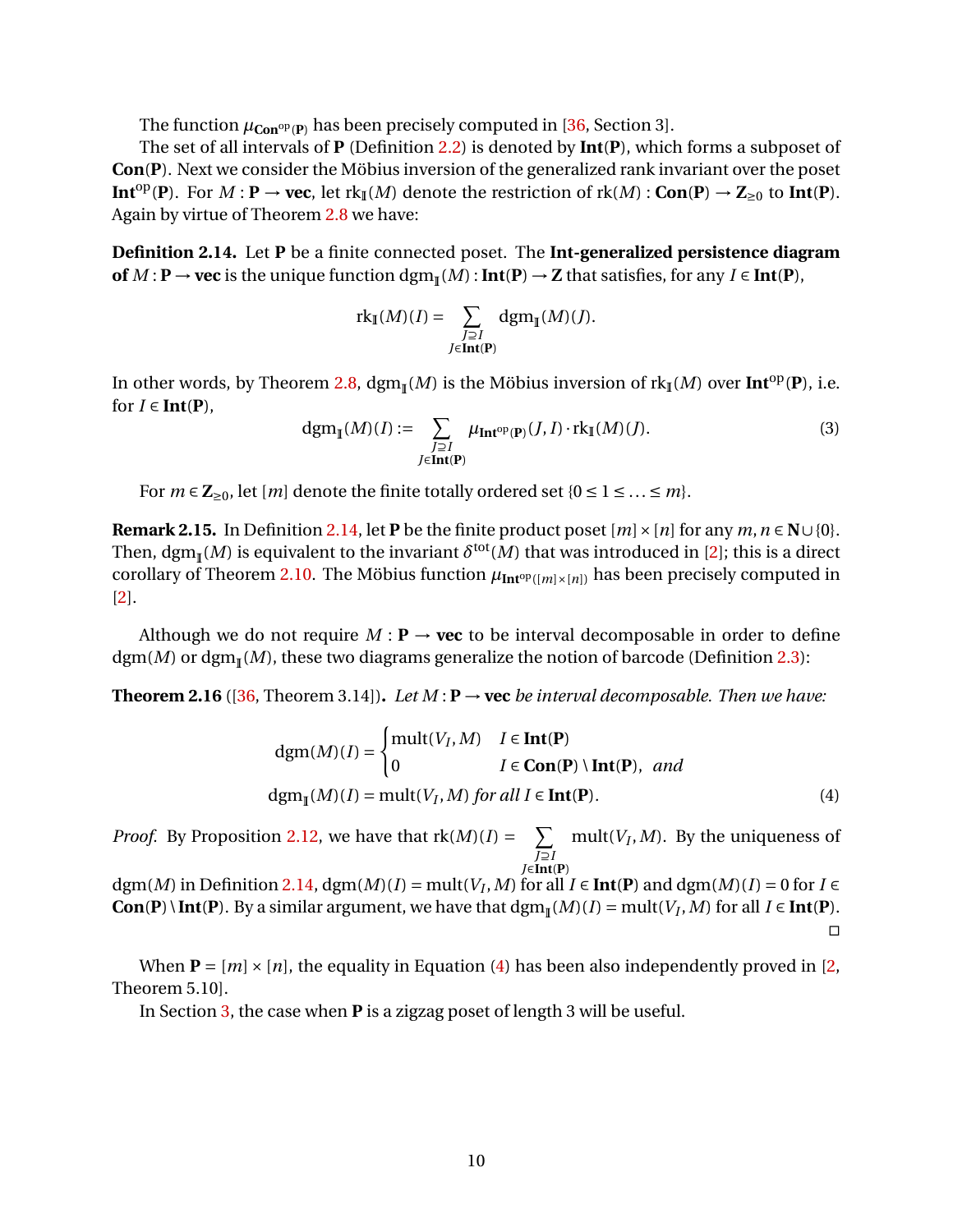<span id="page-10-2"></span>

Figure 3: Illustrations for Example [2.19.](#page-10-1)

<span id="page-10-4"></span>**Remark 2.17.** In Definition [2.13,](#page-8-2) assume that **P** is the zigzag poset, either  $\{\cdot_1 \leq \cdot_2 \geq \cdot_3\}$  or  $\{\cdot_1 \geq \cdot_2\}$  $\bullet_2 \leq \bullet_3$ . Then, dgm(*M*) is computed as follows:

$$
dgm(M)(\{\bullet_1\}) = \text{rk}(M)(\{\bullet_1\}) - \text{rk}(M)(\{\bullet_1, \bullet_2\}),
$$
  
\n
$$
dgm(M)(\{\bullet_2\}) = \text{rk}(M)(\{\bullet_2\}) - \text{rk}(M)(\{\bullet_1, \bullet_2\}) - \text{rk}(M)(\{\bullet_2, \bullet_3\}) + \text{rk}(M)(\{\bullet_1, \bullet_2, \bullet_3\}),
$$
  
\n
$$
dgm(M)(\{\bullet_3\}) = \text{rk}(M)(\{\bullet_3\}) - \text{rk}(M)(\{\bullet_2, \bullet_3\}),
$$
  
\n
$$
dgm(M)(\{\bullet_1, \bullet_2\}) = \text{rk}(M)(\{\bullet_1, \bullet_2\}) - \text{rk}(M)(\{\bullet_1, \bullet_2, \bullet_3\}),
$$
  
\n
$$
dgm(M)(\{\bullet_2, \bullet_3\}) = \text{rk}(M)(\{\bullet_2, \bullet_3\}) - \text{rk}(M)(\{\bullet_1, \bullet_2, \bullet_3\}),
$$
  
\n
$$
dgm(M)(\{\bullet_1, \bullet_2, \bullet_3\}) = \text{rk}(M)(\{\bullet_1, \bullet_2, \bullet_3\}).
$$

Since *M* is interval decomposable (Theorem [2.4\)](#page-5-4), we have  $\text{dgm}(M)(I) = \text{mult}(V_I, M)$  for  $I \in$ **Con**(**P**), the multiplicity of *I* in barc(*M*). Since **Con**(**P**) = **Int**(**P**), each dgm(*M*) above can be replaced by dgm (*M*).

#### <span id="page-10-0"></span>**2.5 Int-Generalized persistence diagram of an**  $(|m| \times |n|)$ -module.

In this section we provide a formula of the **Int**-generalized persistence diagram in a certain setting. Given any two distinct  $I, J \in Int([m] \times [n])$ , we say that *J covers I* if  $J \supsetneq I$  and there is no interval *K* such that  $J \supsetneq K \supsetneq I$ . For  $I \in Int([m] \times [n])$ , let us define cov(*I*) as the collection of all *J* ∈ **Int**([*m*] × [*n*]) that cover *I*. Given any nonempty *S* ⊆ **Int**([*m*] × [*n*]), by  $\forall$  *S*, we denote the smallest interval *J* that contains all  $I \in S$ .

Invoking Remark [2.15,](#page-9-0) the following is a direct corollary of [\[2,](#page-16-1) Theorem 5.3].

**Theorem 2.18.** *For any* ( $[m] \times [n]$ )*-module M,* 

<span id="page-10-3"></span>
$$
\operatorname{dgm}_{\mathbb{I}}(M)(I) = \operatorname{rk}_{\mathbb{I}}(M)(I) + \sum_{\substack{S \subseteq \operatorname{cov}(I) \\ S \neq \emptyset}} (-1)^{|S|} \operatorname{rk}_{\mathbb{I}}(M)\left(\bigvee S\right). \tag{5}
$$

<span id="page-10-1"></span>**Example 2.19.** Let  $I \in \text{Int}([3] \times [2])$  $I \in \text{Int}([3] \times [2])$  $I \in \text{Int}([3] \times [2])$  depicted as in Fig. 3 (A). Note that  $cov(I) = \{J_1, J_2, J_3\}$  where  $J_1, J_2$  and  $J_3$  $J_3$  are depicted as in Fig. 3 (B). For any ([3]  $\times$  [2])-module *M*, we have:

$$
dgm_{\mathbb{I}}(M)(I) = rk_{\mathbb{I}}(M)(I) - \sum_{i=1}^{3} rk_{\mathbb{I}}(M)(J_{i}) + \sum_{i \neq j} rk_{\mathbb{I}}(M)\left(\bigvee\{J_{i}, J_{j}\}\right) - rk_{\mathbb{I}}(M)\left(\bigvee\{J_{1}, J_{2}, J_{3}\}\right),
$$

where  $\forall$ {*J*<sub>1</sub>,*J*<sub>2</sub>} = *J*<sub>1</sub>∪*J*<sub>2</sub>∪{(0,2)},  $\forall$ {*J*<sub>1</sub>,*J*<sub>3</sub>} = *J*<sub>1</sub>∪*J*<sub>3</sub>,  $\forall$ {*J*<sub>2</sub>,*J*<sub>3</sub>} = *J*<sub>2</sub>∪*J*<sub>3</sub>, and  $\forall$ {*J*<sub>1</sub>,*J*<sub>2</sub>,*J*<sub>3</sub>} = *J*<sub>1</sub>∪*J*<sub>2</sub>∪  $J_3 \cup \{(0, 2)\}.$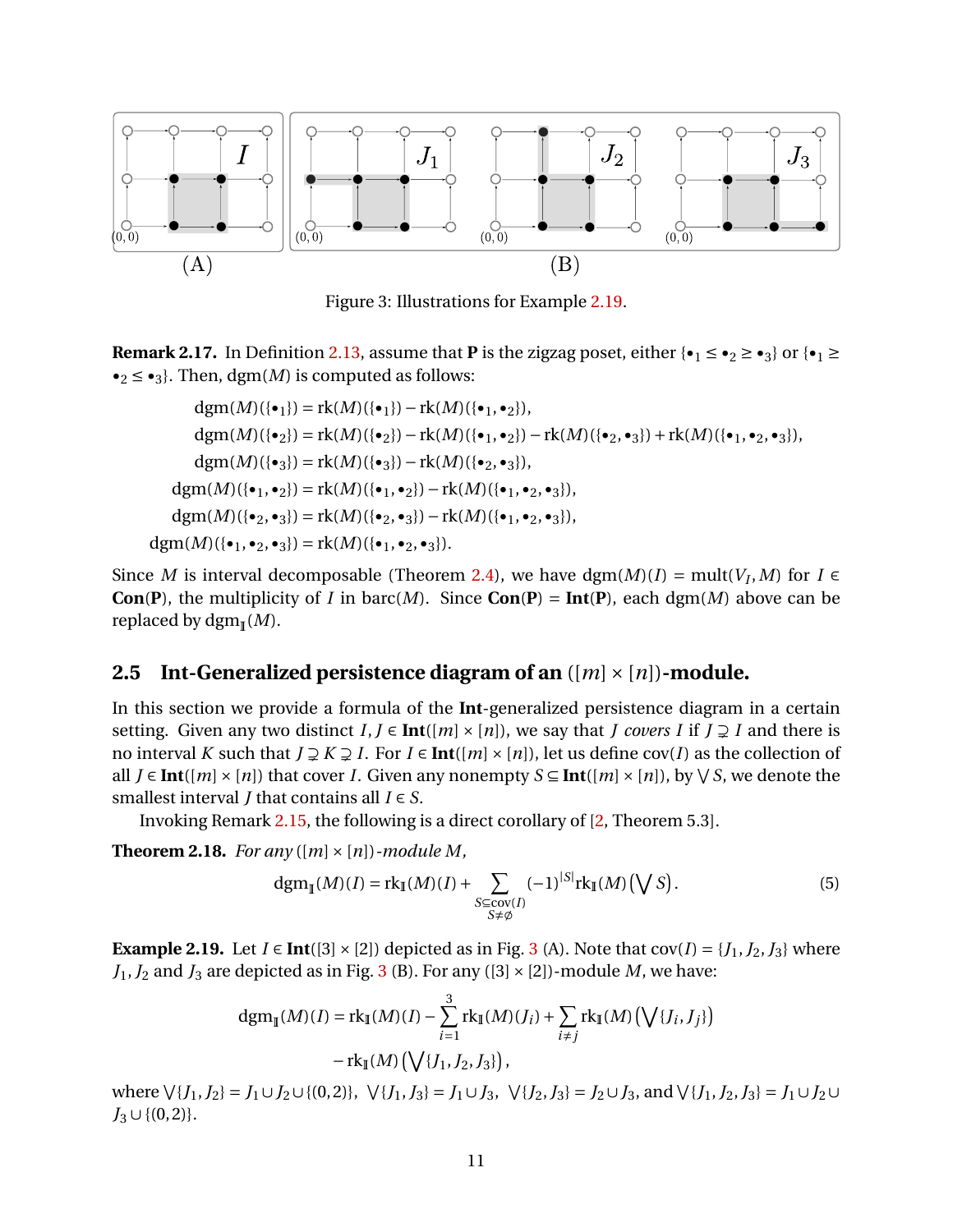## <span id="page-11-1"></span>**3 Extracting the bigraded Betti numbers from the generalized persistence diagram**

Any  $\mathbf{Z}^2$ -module  $M$  is said to be **finite** if  $M$  is obtained as the  $k$ -th homology of a  $\mathbf{Z}^2$ -indexed filtration *S* of a finite simplicial complex [\[15\]](#page-17-1). We may assume that  $S(p) = \emptyset$  for  $p \ngeq (0, 0)$ . For any finite **Z** 2 -module *M*, all algebraic and topological information of *M* can be recovered from the restricted module  $M' := M|_{[m] \times [n]}$  for some large enough positive integers *m* and *n*. In this section we show that the generalized persistence diagram of  $M'$  determines the bigraded Betti numbers of *M*.

**Definition 3.1.** Any  $\mathbb{Z}^2$ -module *M* is said to be **encoded** by  $M' : [m] \times [n] \rightarrow$  **vec** if the following hold:

- If  $p \in \mathbb{Z}^2$  is *not* greater than equal to (0,0), then  $M(p) = 0$ .
- For  $(0,0) \le p$  in  $\mathbb{Z}^2$ , we have that  $M(p) = M'(q)$  where q is the maximal element of  $[m] \times [n]$ such that  $q \leq p$  (we write  $q = |p|_{m}$  *n* in this case).
- For  $(0, 0) \le p_1 \le p_2$  in  $\mathbb{Z}^2$ , the map  $\varphi_M(p_1, p_2)$  is equal to  $\varphi_{M'}(\lfloor p_1 \rfloor_{m,n} \le \lfloor p_2 \rfloor_{m,n}).$

Our main result follows. A pictorial account is given in Corollary [3.5,](#page-12-0) Example [3.6,](#page-12-1) and Fig. [1.](#page-3-0)

<span id="page-11-0"></span>**Theorem 3.2.** *Consider any finite*  $\mathbb{Z}^2$ -module M that is encoded by  $M' : [m] \times [n] \rightarrow$  vec. Then, dgm(*M*<sup>0</sup> ) *determines the bigraded Betti numbers of M via the following formulas: For any p* ∈  $[m+1] \times [n+1]$ ,

$$
\beta_{j}(M)(p) = \begin{cases}\n\sum_{j \ni p} \text{dgm}(M')(j) & j = 0 \\
\sum_{j \ni p - e_{1}} \sum_{j \ni p - e_{2}} \text{dgm}(M')(j) & + \sum_{j \ni p - e_{2}} \text{dgm}(M')(j) + 2 \sum_{j \ni p - e_{1}} \text{dgm}(M')(j) \\
\sum_{j \ni p - e_{1}} \sum_{j \ni p - e_{2}} \sum_{j \ni p - e_{1}} \sum_{j \ni p - e_{1}} \sum_{j \ni p - e_{1}} \sum_{j \ni p - e_{1}} \sum_{j \ni p - e_{1}} \sum_{j \ni p - e_{1}} \sum_{j \ni p - e_{1}} \sum_{j \ni p - e_{1}} \sum_{j \ni p - e_{1}} \sum_{j \ni p - e_{1}} \sum_{j \ni p - e_{1}} \sum_{j \ni p - e_{1}} \sum_{j \ni p - e_{1}} \sum_{j \ni p - e_{1}} \sum_{j \ni p - e_{2}} \sum_{j \ni p - e_{2}} \sum_{j \ni p - e_{2}} \sum_{j \ni p - e_{1}} \sum_{j \ni p - e_{1}} \sum_{j \ni p - e_{1}} \sum_{j \ni p - e_{1}} \sum_{j \ni p - e_{1}} \sum_{j \ni p - e_{1}} \sum_{j \ni p - e_{1}} \sum_{j \ni p - e_{1}} \sum_{j \ni p - e_{1}} \sum_{j \ni p - e_{1}} \sum_{j \ni p - e_{1}} \sum_{j \ni p - e_{1}} \sum_{j \ni p - e_{1}} \sum_{j \ni p - e_{1}} \sum_{j \ni p - e_{1}} \sum_{j \ni p - e_{1}} \sum_{j \ni p - e_{1}} \sum_{j \ni p - e_{1}} \sum_{j \ni p - e_{1}} \sum_{j \ni p - e_{1}} \sum_{j \ni p - e_{1}} \sum_{j \ni p - e_{1}} \sum_{j \ni p - e_{1}} \sum_{j \ni p - e_{1}} \sum_{j \ni p - e_{1}} \sum_{j \ni p - e_{1}} \sum_{j \ni p - e_{1}} \sum_{j \ni p - e_{1}} \sum_{j \ni p - e_{1}} \sum_{j \ni p - e_{1}} \sum_{j \ni p - e_{1}} \sum_{j \ni p - e_{1}} \sum_{j \ni p - e_{1}} \sum_{j \ni p -
$$

*where each sum is taken over J* ∈ **Con**([*m*] × [*n*]).<sup>[2](#page-11-2)</sup> *For p* ∉ [*m* + 1] × [*n* + 1]*,*  $β_j(M)(p) = 0$ *, j* = 0, 1, 2*. Moreover, each* dgm(*M*<sup>0</sup> ) *above can be replaced by* dgm (*M*<sup>0</sup> ) *where each sum is taken over*  $J \in$  **Int**([*m*]  $\times$  [*n*]).

We defer the proof of Theorem [3.2](#page-11-0) to the end of this section.

<span id="page-11-2"></span><sup>&</sup>lt;sup>2</sup>For example, when *j* = 0, the sum is taken over every *J*  $\in$  **Con**([*m*]  $\times$  [*n*]) that contains *p* and does not contain *p* − *e*<sub>1</sub> and *p* − *e*<sub>2</sub>.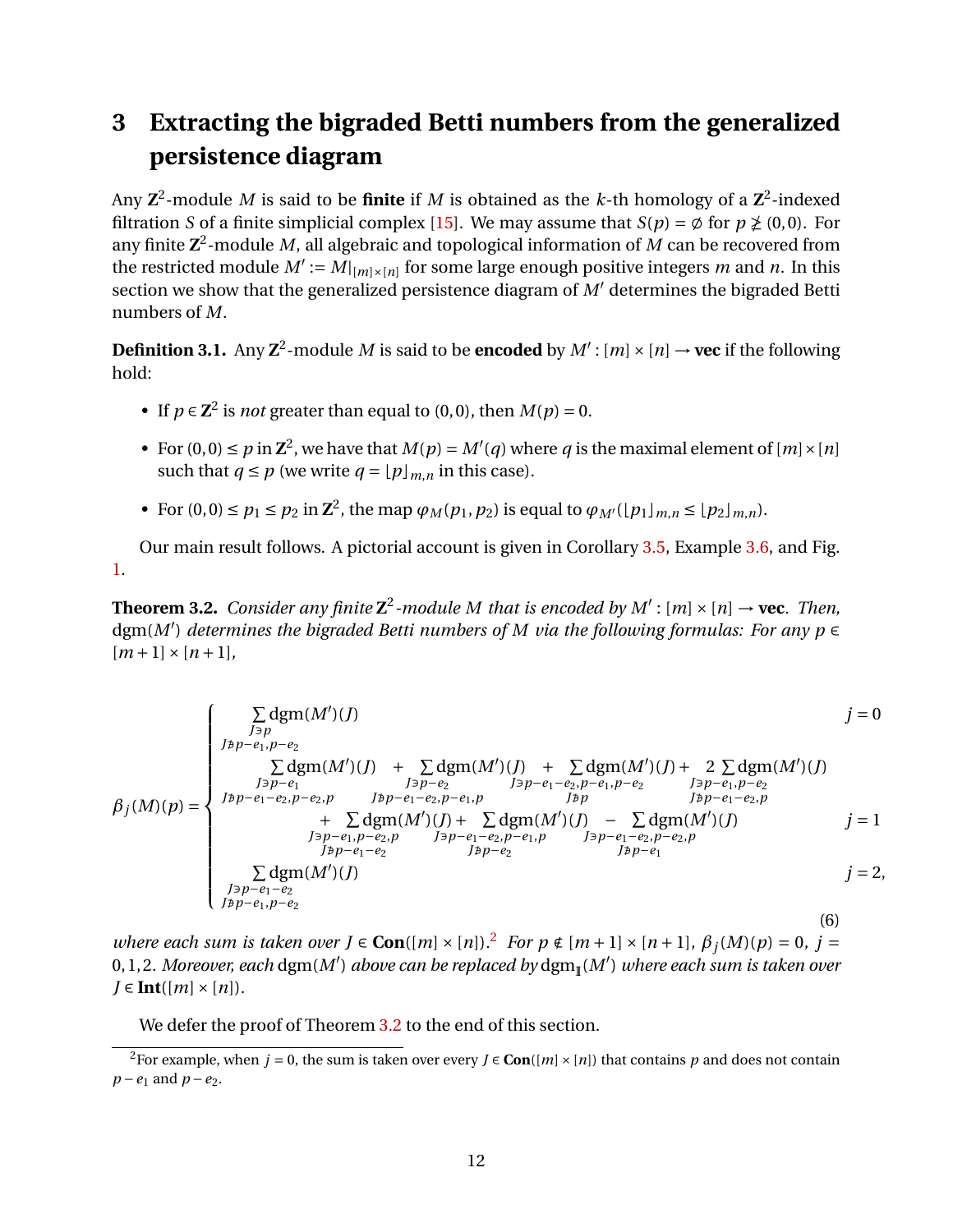<span id="page-12-3"></span>**Remark 3.3.** In Theorem [3.2,](#page-11-0) the equation for  $\beta_1(M)$  with respect to  $\text{dgm}_I(M')$  can be further simplified by removing the fourth, sixth, and seventh sums, i.e.

$$
\beta_1(M) = \sum_{\substack{J \ni p - e_1 \\ J \ni p - e_1 - e_2, p - e_2, p}} \text{dgm}_{\mathbb{I}}(M')(J) + \sum_{\substack{J \ni p - e_2 \\ J \ni p - e_1 - e_2, p - e_1, p}} \text{dgm}_{\mathbb{I}}(M')(J) + \sum_{\substack{J \ni p - e_1 \\ J \ni p}} \text{dgm}_{\mathbb{I}}(M')(J) + \sum_{\substack{J \ni p - e_1, p - e_2, p}} \text{dgm}_{\mathbb{I}}(M')(J).
$$

This is because the connected sets *J* (Definition [2.2](#page-5-0) [\(iii\)\)](#page-5-5) over which the fourth, sixth, and seventh sums are taken cannot be intervals of  $[m] \times [n]$  (those connected sets *J* cannot satisfy Def-inition [2.2](#page-5-0) [\(ii\)\)](#page-5-6). Similarly, if  $\text{dgm}(M')(J) = 0$  for all non-intervals  $J \in \text{Con}([m] \times [n])$ , then the fourth, sixth, and seventh sums can be eliminated in the equation for  $\beta_1(M)$ .<sup>[3](#page-12-2)</sup>

By virtue of Remark [3.3,](#page-12-3) Theorem [3.2](#page-11-0) admits a simple pictorial interpretation which generalizes Remark [2.7](#page-0-0) [\(iii\).](#page-6-0) To state this interpretation, we introduce the following notation.

<span id="page-12-5"></span>**Notation 3.4.** For *I* ∈ **Int**( $\mathbb{Z}^2$ ), we associate *I'* ∈ **Int**( $\mathbb{R}^2$ ) that is obtained by replacing each *p* =  $(p_1, p_2) \in I$  by the unit square  $[p_1, p_1 + 1] \times [p_2, p_2 + 1]$ . Let  $\tau_j(I)(p) := 1$  if *p* is a *j*<sup>th</sup> type corner point of *I'*, and 0 otherwise (Fig. [2\)](#page-7-0).

The following corollary says that the bigraded Betti numbers of a  $\mathbf{Z}^2$ -module  $M$  can be read from the corner points of the intervals in

$$
\{I' \in \mathbf{Int}(\mathbf{R}^2): \mathrm{dgm}_{\mathbb{I}}(M')(I) \neq 0\}.
$$

<span id="page-12-0"></span>**Corollary 3.5** (Pictorial interpretation of Theorem [3.2\)](#page-11-0). Let *M* and  $M'$  be as in Theorem [3.2.](#page-11-0) Then, for every  $j = 0, 1, 2$  and for every  $p \in \mathbb{Z}^2$ , we have

<span id="page-12-4"></span>
$$
\beta_j(M)(p) = \sum_{I \in \text{Int}([m] \times [n])} \text{dgm}_{\mathbb{I}}(M')(I) \times \tau_j(I')(p). \tag{7}
$$

We remark that if  $\text{dgm}(M')$  :  $\text{Con}([m] \times [n]) \to \mathbb{Z}$  vanishes outside  $\text{Int}([m] \times [n])$ , then  $\text{dgm}_{\mathbb{I}}(M')$ in Equation [\(7\)](#page-12-4) can be replaced by  $\text{dgm}(M')$ . We prove Corollary [3.5](#page-12-0) at the end of this section.

<span id="page-12-1"></span>**Example 3.6.** Recall that  $[3] \times [2] = \{0, 1, 2, 3\} \times \{0, 1, 2\} \subset \mathbb{Z}^2$  and let us consider any  $N : \mathbb{Z}^2 \to \mathbf{vec}$ that is encoded by the module  $N'$ : [3]  $\times$  [2]  $\rightarrow$  **vec** depicted in Fig. [1](#page-3-0) (A'). Then, Fig. 1 (B') and (C') are explained as follows:

- (B') For  $I_1, I_2, I_3, I_4 \in Int([3] \times [2])$  in Fig. [5,](#page-13-0) we have that  $\text{dgm}_{\mathbb{I}}(N')(I_i) = 1$  for  $i = 1, 2, 3$  and  $\text{dgm}_{\mathbb{I}}(N')(I_4) = -1$  and  $\text{dgm}_{\mathbb{I}}(N')(J) = 0$  for the other  $J \in \text{Int}([3] \times [2])$  (more details are provided after this example).
- (C') Expand each interval  $I \subset \mathbb{Z}^2$  in (B') to its corresponding interval *I'* in  $\mathbb{R}^2$  (Notation [3.4\)](#page-12-5). The corner points of each  $I'$  are marked according to their types as described in Fig. [2.](#page-7-0) By Corollary [3.5,](#page-12-0) for each  $p \in \mathbb{Z}^2$  and  $j = 0, 1, 2, \beta_j(N)(p)$  is equal to the number of black dots, red stars, and blue squares at *p* respectively, where corner points of the red interval *J* negatively contribute to the counting. The net sum is illustrated in Fig. [4.](#page-13-1)

The following remarks are useful for detailing Example [3.6.](#page-12-1)

<span id="page-12-2"></span><sup>&</sup>lt;sup>3</sup>We remark that, in general, there can exist a non-interval  $J \in \mathbf{Con}([m] \times [n])$  where dgm $(M')(J) \neq 0$ .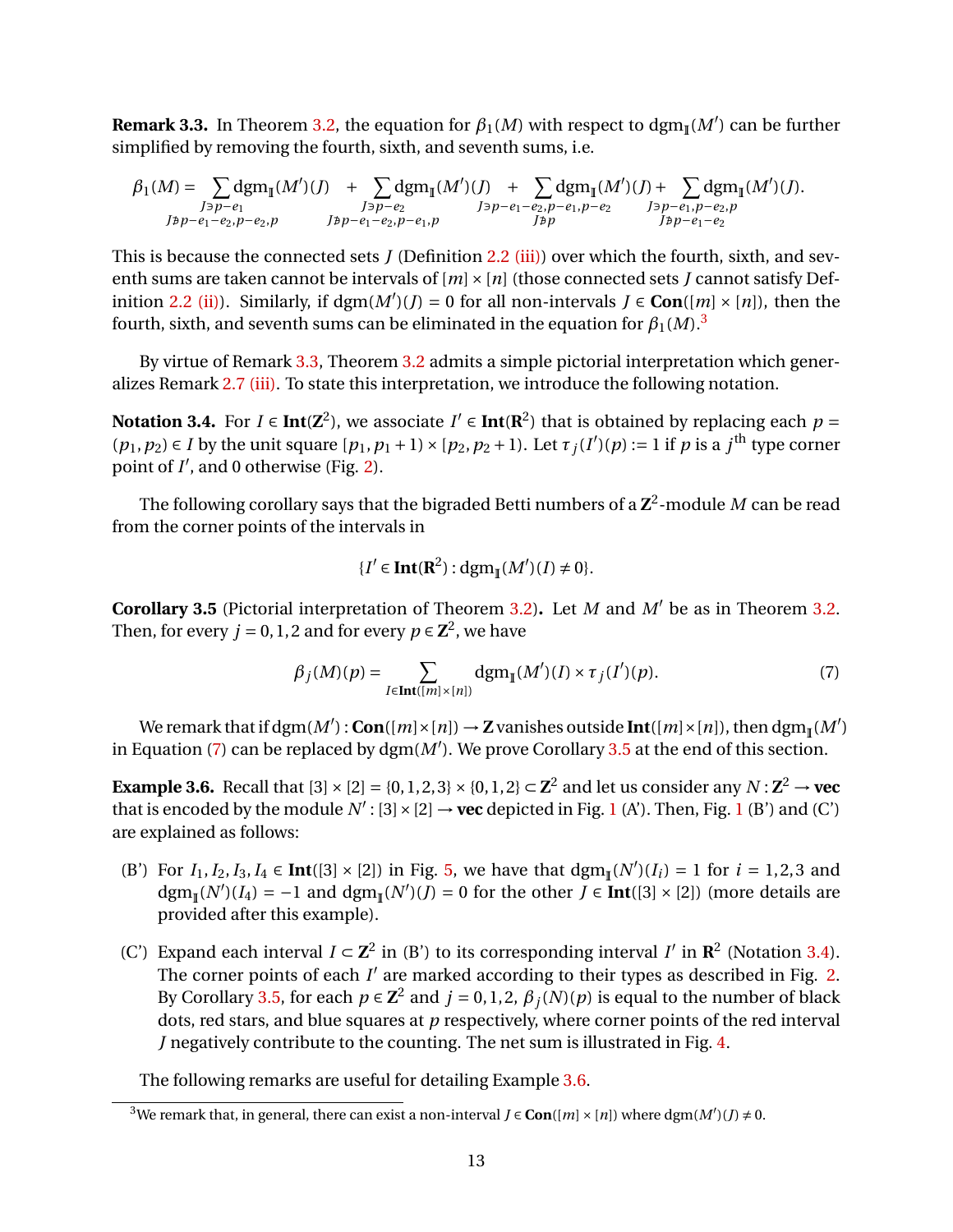

<span id="page-13-1"></span>Figure 4: For  $N$  :  $\mathbf{Z}^2 \to \mathbf{vec}$  in Example [3.6,](#page-12-1) a black dot at  $p$  indicates  $\beta_0(N)(p)$  = 1, a red star at *p* indicates  $\beta_1(N)(p) = 1$ , and a blue square at *p* indicates  $\beta_2(N)(p) = 1$ . For all other *j* and *p*,  $\beta$ <sup>*j*</sup>(*N*)(*p*) = 0.

<span id="page-13-0"></span>

Figure 5:  $I_1$  $I_1$ ,  $I_2$ ,  $I_3$ , and  $I_4$  are the intervals corresponding to Fig. 1 (B').

<span id="page-13-3"></span>**Remark 3.7.** Let *N'* be as in Example [3.6](#page-12-1) and let  $I \in \text{Int}([m] \times [n])$ .

- <span id="page-13-4"></span>(i) If there exists  $p \in I$  such that  $N'(p) = 0$ , then  $rk_{\mathbb{I}}(N')(I) = 0$  (by Theorem [2.10\)](#page-8-0).
- <span id="page-13-2"></span>(ii)  $rk_{\mathbb{I}}(N')$  is monotonically decreasing, i.e. if  $J \supseteq I$ , then  $rk_{\mathbb{I}}(N')(J) \leq rk_{\mathbb{I}}(N')(I)$ . In particular, if  $rk_{\mathbb{I}}(N')(I) = 0$ , then  $rk_{\mathbb{I}}(N')(J) = 0$  for all  $J \supseteq I$  [\[36,](#page-19-10) Proposition 3.7].
- <span id="page-13-5"></span>(iii) By Item [\(ii\)](#page-13-2) and Equation [\(5\)](#page-10-3), if  $rk_{\mathbb{I}}(N')(I) = 0$ , then  $\text{dgm}_{\mathbb{I}}(N')(I) = 0$ .

*Details about Example* [3.6.](#page-12-1) For  $I_1$ ,  $I_2$ ,  $I_3$ ,  $I_4 \in Int([3] \times [2])$  in Fig. [5,](#page-13-0) we show that  $\text{dgm}_{\mathbb{I}}(N')(I_i) = 1$ for *i* = 1, 2, 3 and dgm<sub>I</sub>(*N'*)(*I*<sub>4</sub>) = −1 and dgm<sub>I</sub>(*N'*)(*J*) = 0 for the other *J* ∈ **Int**([3] × [2]).

- (i) If  $J \in Int([2] \times [3])$  contains any point  $p \in [3] \times [2]$  such that  $N'(p) = 0$ , then  $\text{dgm}_{\mathbb{I}}(N')(J) = 0$ by Remark [3.7](#page-13-3) [\(i\)](#page-13-4) and [\(iii\).](#page-13-5)
- (ii) Consider *K* := {(0, 1), (1, 1), (1, 0)} ∈ **Int**([3] × [2]) that is depicted in Fig. [5.](#page-13-0) For all *J* ≥ *K*, we claim that  $\text{dgm}_{\mathbb{I}}(N')(J) = 0$ : By Remark [3.7](#page-13-3) [\(ii\)](#page-13-2) and [\(iii\),](#page-13-5) it suffices to show that  $\text{rk}_{\mathbb{I}}(N')(K) =$ 0. This follows from Theorem [2.10](#page-8-0) and the fact that the zigzag module  $N'|_K$  does not admit a summand that is isomorphic to the interval module  $V_K : K \to \textbf{vec}$ . An alternative way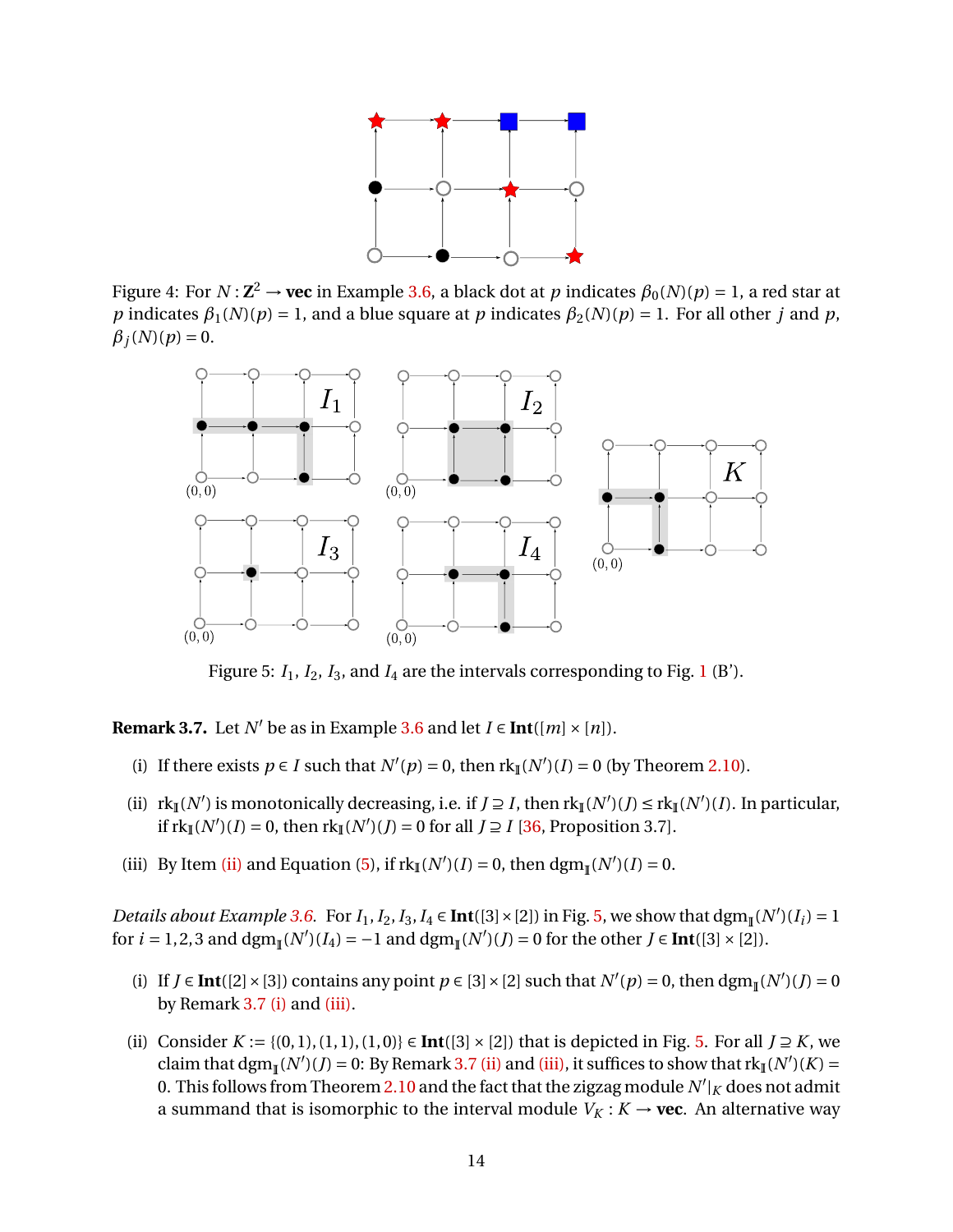to prove  $\text{rk}_{\mathbb{I}}(N')(K) = 0$  is to show that  $\varprojlim N'|_K$  is trivial: Note that  $\varprojlim N'|_K \cong (L, \{\pi_p\}_{p \in K}),$ where

$$
L = \{ (v_1, v_2, v_3) \in N'(0, 1) \oplus N'(1, 1) \oplus N'(1, 0) : \varphi_{N'}((0, 1), (1, 1))(v_1) = v_2 = \varphi_{N'}((1, 0), (1, 1))(v_3) \}
$$

and  $\pi_p: L \to N'(p)$  are the canonical projections for  $p \in K$ . Then, we have:

$$
L = \{ (x_1, (x_2, x_3), x_4) \in \mathbb{F} \oplus (\mathbb{F}^2) \oplus \mathbb{F} : x_1 = x_2, x_3 = 0, x_2 = x_3 = x_4 \}
$$
  
= \{ (0, (0, 0), 0) \}.

(iii) We claim that  $\text{dgm}_{\mathbb{I}}(N')(I_1) = \text{dgm}_{\mathbb{I}}(N')(I_2) = 1$ . Fix any  $i \in \{1, 2\}$ . By invoking Theorem [2.10,](#page-8-0) one can check that  $rk_{\mathbb{I}}(N')(I_i) = rk(N'|I_i) = 1$ . Let us observe that any interval  $J \supsetneq I_i$ must contain either *K* or a point  $p \in [3] \times [2]$  such that  $N'(p) = 0$ . Hence, by Remark [3.7](#page-13-3) [\(i\)](#page-13-4) and [\(iii\),](#page-13-5) we have that  $rk_{\mathbb{I}}(N')(J) = 0$ . Therefore,

$$
dgm_{\mathbb{I}}(N')(I_i) = r k_{\mathbb{I}}(N')(I_i) + \sum_{\substack{S \subseteq cov(I) \\ S \neq \emptyset}} (-1)^{|S|} r k_{\mathbb{I}}(N') \left(\bigvee S\right) = 1 + \sum_{\substack{S \subseteq cov(I) \\ S \neq \emptyset}} (-1)^{|S|} \cdot 0 = 1.
$$

Similarly, one can compute  $\text{dgm}_{\mathbb{I}}(N')(I_3) = 1$ ,  $\text{dgm}_{\mathbb{I}}(N')(I_4) = -1$ , and  $\text{dgm}_{\mathbb{I}}(N')(L) = 0$  for any  $L \in \text{Int}([3] \times [2])$  that has not been considered so far.

 $\Box$ 

**Proofs of Theorem [3.2](#page-11-0) and Corollary [3.5.](#page-12-0)** In order to prove Theorem [3.2,](#page-11-0) we introduce Lemma [3.8](#page-14-0) below. For each *p* ∈ [*m*] × [*n*], consider the subposet {*p* − *e*<sub>1</sub> ≤ *p* ≥ *p* − *e*<sub>2</sub>} where *e*<sub>1</sub> = (1,0) and  $e_2 = (0, 1)$ . The restriction of *M* to { $p - e_1 \le p \ge p - e_2$ } is a zigzag module and thus admits a barcode (Theorem [2.4\)](#page-5-4). Let  $n_p$  be the multiplicity of  $\{p\}$  in the barcode of  $M|_{\{p-e_1\le p\ge p-e_2\}}$ . Similarly, for  $p \le (m-1, n-1)$ , we consider the subposet  $\{p+e_1 \ge p \le p+e_2\}$  and define  $m_p$  to be the multiplicity of  $\{p\}$  in the barcode of  $M|_{\{p+e_1\geq p\leq p+e_2\}}$ .

<span id="page-14-0"></span>**Lemma 3.8.** Given any finite  $\mathbb{Z}^2$ -module *M*, for every  $p \in \mathbb{Z}^2$ , we have:

$$
\beta_j(M)(p) = \begin{cases}\nn_p & j = 0 \\
n_p - \dim(M(p)) + \dim(M(p - e_1)) + \dim(M(p - e_2)) \\
-\dim(M(p - e_1 - e_2)) + m_{p - e_1 - e_2} & j = 1 \\
m_{p - e_1 - e_2} & j = 2.\n\end{cases}
$$
\n(8)

A combinatorial proof of this lemma can be found in [\[47,](#page-19-15) Corollary 2.3]. This lemma can be also proved by utilizing machinery from commutative algebra as follows (see [\[28,](#page-18-8) Section 2A.3] for details): A finitely-generated 2-parameter persistence module *M* can equivalently be considered as an  $\mathbb{N}^2$  graded module over  $\mathbb{F}[x_1, x_2]$ . The bigraded Betti numbers of *M* can be defined using tensor products, after which Lemma [3.8](#page-14-0) follows by tensoring *M* with the Koszul complex on  $x_1$  and  $x_2$ .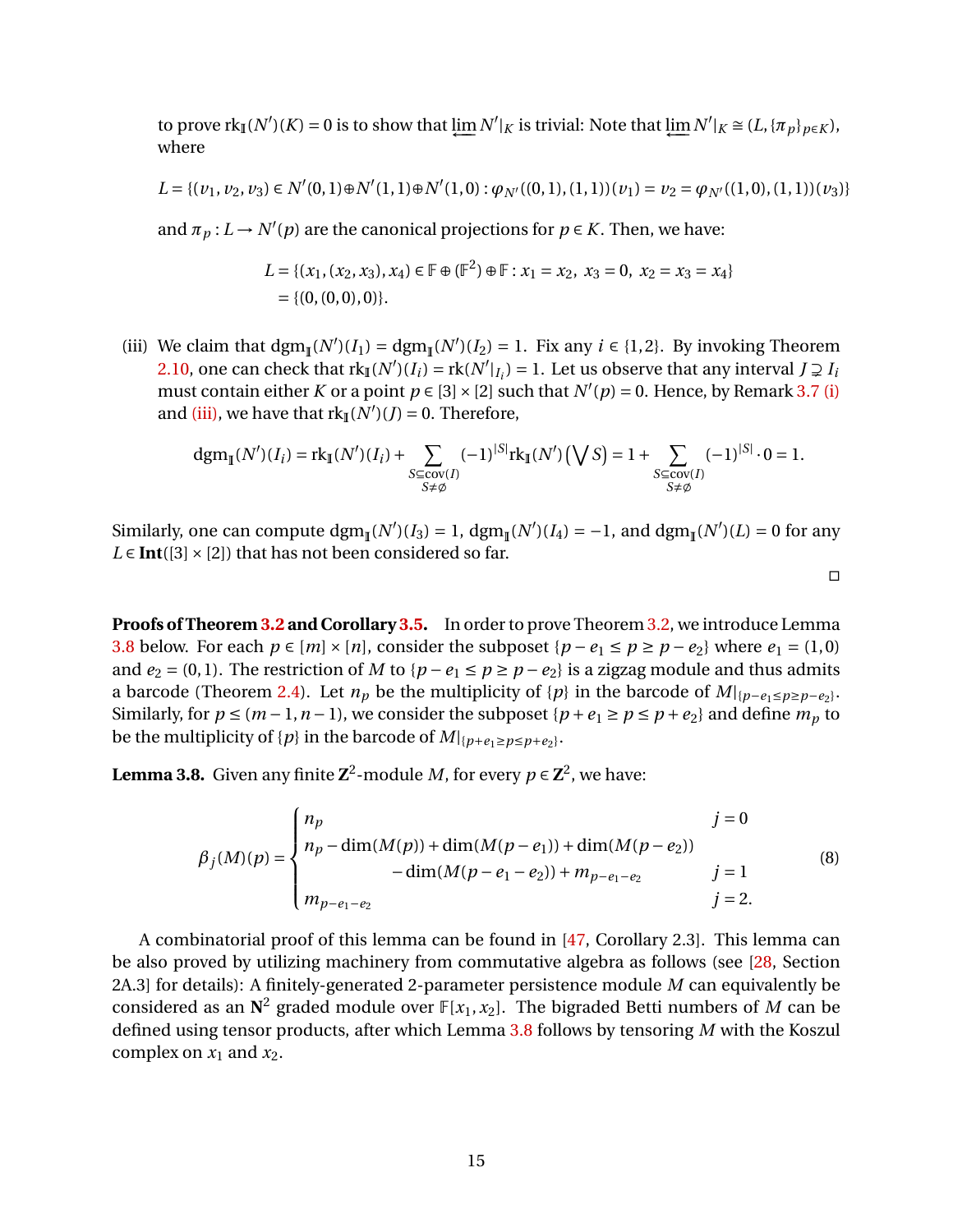*Proof of Theorem [3.2.](#page-11-0)* We consider the case  $j = 1$ , as the other cases are similar. By Lemma [3.8,](#page-14-0) it is straightforward that  $\beta_i(M)$  vanishes outside  $[m+1] \times [n+1]$ . Let  $p \in [m+1] \times [n+1]$ . By Lemma [3.8,](#page-14-0)

<span id="page-15-0"></span>
$$
\beta_1(M)(p) = n_p - \dim(M(p)) + \dim(M(p - e_1)) + \dim(M(p - e_2)) - \dim(M(p - e_1 - e_2)) + m_{p - e_1 - e_2}
$$
\n(9)

We begin by finding a formula for each of these summands in terms of the generalized rank invariant. Notice that for every  $q \in \mathbb{Z}^2$ 

$$
\dim(M(q)) = \text{rk}(M)(\{q\}).\tag{10}
$$

Next, consider  $M' := M|_{\{p-e_1\leq p\geq p-e_2\}}$ , which is a zigzag module and thus interval decomposable (Theorem [2.4\)](#page-5-4). Recall that  $n_p$  is the multiplicity of  $\{p\}$  in the barcode of *M'*. By Remark [2.17,](#page-10-4)

$$
n_p = \text{rk}(M)(\{p\}) - \text{rk}(M)(\{p - e_1 \le p\}) - \text{rk}(M)(\{p \ge p - e_2\}) + \text{rk}(M)(\{p - e_1 \le p \ge p - e_2\}). \tag{11}
$$

Similarly, we have:

<span id="page-15-1"></span>
$$
m_{p-e_1-e_2} = \text{rk}(M)(\{p-e_1-e_2\}) - \text{rk}(M)(\{p-e_1-e_2 \le p-e_1\})
$$
  
-  $\text{rk}(M)(\{p-e_1-e_2 \le p-e_2\}) + \text{rk}(M)(\{p-e_1 \ge p-e_1-e_2 \le p-e_2\}).$  (12)

Combining equations [\(9\)](#page-15-0) through [\(12\)](#page-15-1) yields

$$
\beta_1(M)(p) = -\operatorname{rk}(M)(\{p - e_1 \le p\}) - \operatorname{rk}(M)(\{p \ge p - e_2\}) + \operatorname{rk}(M)(\{p - e_1 \le p \ge p - e_2\})
$$
  
+  $\operatorname{rk}(M)(\{p - e_1\}) + \operatorname{rk}(M)(\{p - e_2\}) - \operatorname{rk}(M)(\{p - e_1 - e_2 \le p - e_1\})$   
-  $\operatorname{rk}(M)(\{p - e_1 - e_2 \le p - e_2\}) + \operatorname{rk}(M)(\{p - e_1 \ge p - e_1 - e_2 \le p - e_2\}).$ 

We apply Definition [2.13](#page-8-2) to obtain

<span id="page-15-2"></span>
$$
\beta_1(M)(p) = -\sum_{J \ni p - e_1, p} \text{dgm}(M')(J) - \sum_{J \ni p - e_2, p} \text{dgm}(M')(J) + \sum_{J \ni p - e_1, p - e_2, p} \text{dgm}(M')(J) \n+ \sum_{J \ni p - e_1} \text{dgm}(M')(J) + \sum_{J \ni p - e_2} \text{dgm}(M')(J) - \sum_{J \ni p - e_1 - e_2, p - e_1} \text{dgm}(M')(J) \n- \sum_{J \ni p - e_1 - e_2, p - e_2} \text{dgm}(M')(J) + \sum_{J \ni p - e_1 - e_2, p - e_1} \text{dgm}(M')(J)
$$
\n(13)

Let *J* ∈ **Con**( $\mathbb{Z}^2$ ). The multiplicity of dgm(*M*)(*J*) in the RHS of Equation [\(13\)](#page-15-2) is fully determined by the intersection of *J* and the four-point set { $p - e_1 - e_2$ ,  $p - e_1$ ,  $p - e_2$ ,  $p$ }. For example, if  $p - e_1$ ,  $p - e_1 - e_2 \in J$  and  $p - e_2$ ,  $p \notin J$ , then dgm(*M*)(*J*) occurs only in the fourth and sixth sums, and has an overall multiplicity of zero in the RHS of Equation [\(13\)](#page-15-2). For another example, if *p*−*e*<sub>1</sub> ∈ *J* and *p*−*e*<sub>1</sub> − *e*<sub>2</sub>, *p* ∈ *t*<sub>2</sub>, *p* ∉ *J*, then dgm(*M*)(*J*) occurs only in the fourth summand, which yields the first sum of the RHS in Equation [\(14\)](#page-15-3) below. Considering all possible  $2^4$  combinations of the intersection of *J* and the four-point set { $p − e_1 − e_2$ ,  $p − e_1$ ,  $p − e_2$ ,  $p$ } yields

<span id="page-15-3"></span>
$$
\beta_1(M)(p) = \sum_{J \ni p - e_1} \text{dgm}(M')(J) + \sum_{J \ni p - e_2} \text{dgm}(M')(J) + \sum_{J \ni p - e_1 - e_2, p - e_1, p - e_2} \text{dgm}(M')(J)
$$
\n
$$
J^{p}p - e_1 - e_2, p - e_2, p \qquad J^{p}p - e_1 - e_2, p - e_1, p \qquad J^{p}p
$$
\n
$$
+ 2 \sum_{J \ni p - e_1, p - e_2} \text{dgm}(M')(J) + \sum_{J \ni p - e_1, p - e_2, p} \text{dgm}(M')(J) - \sum_{J \ni p - e_1 - e_2, p - e_1, p} \text{dgm}(M')(J)
$$
\n
$$
J^{p}p - e_1 - e_2, p \qquad J^{p}p - e_1 - e_2 \qquad J^{p}p - e_2
$$
\n
$$
- \sum_{J \ni p - e_1 - e_2, p - e_2, p} \text{dgm}(M')(J),
$$
\n
$$
J^{p}p - e_1 - e_2, p - e_2, p \qquad J^{p}p - e_1 \qquad J^{p}p - e_1 \qquad (14)
$$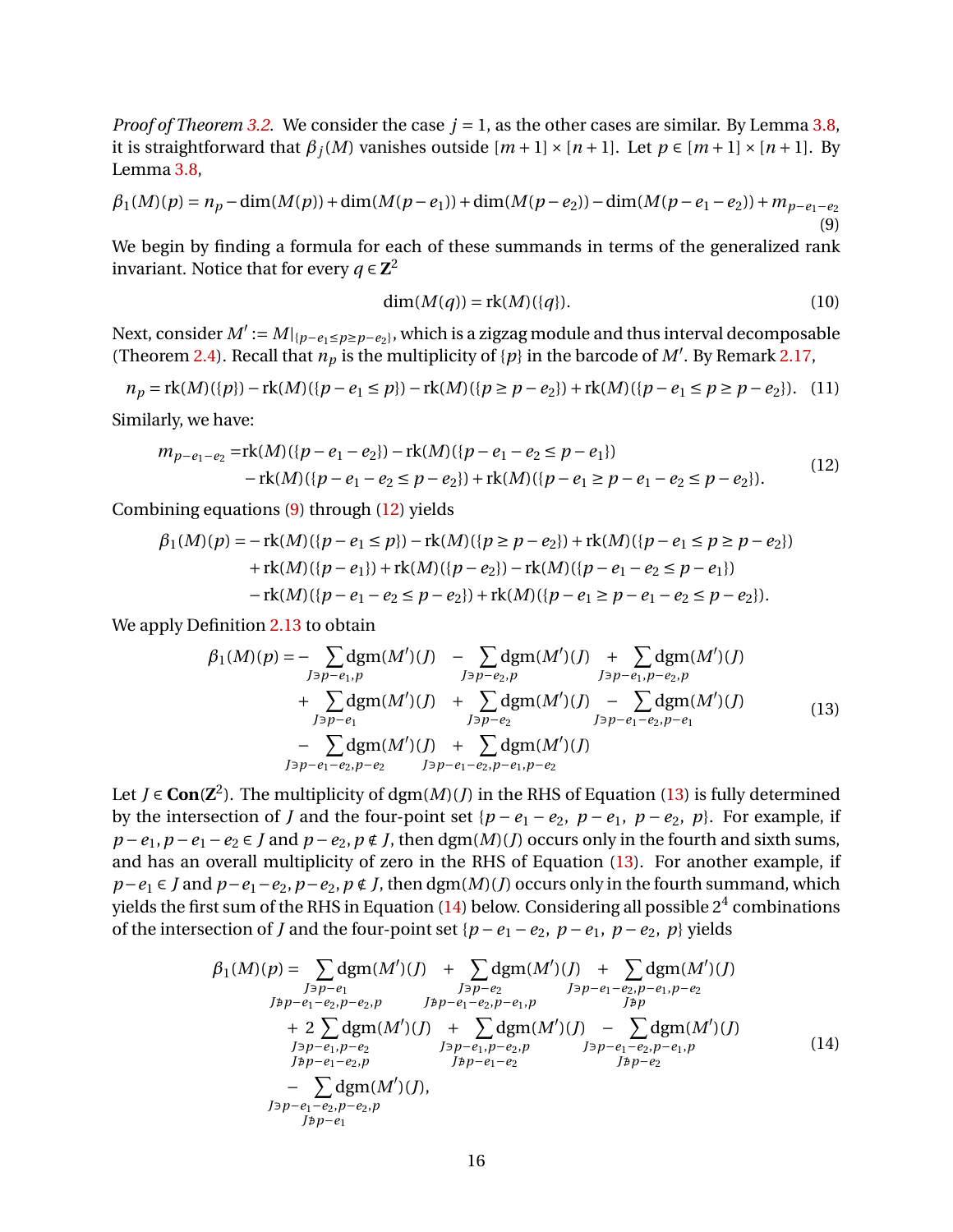as claimed.  $\Box$ 

*Proof of Corollary* [3.5.](#page-12-0) We again consider the case  $j = 1$ , as the other cases are similar. By Remark [3.3,](#page-12-3)

<span id="page-16-4"></span>
$$
\beta_1(M)(p) = \sum_{\substack{J \ni p - e_1 \\ J \ni p - e_1 - e_2, p - e_2, p}} \text{dgm}(M')(J) + \sum_{\substack{J \ni p - e_2 \\ J \ni p - e_1 - e_2, p - e_1, p}} \text{dgm}(M')(J) + \sum_{\substack{J \ni p - e_1 - e_2, p - e_1, p - e_2 \\ J \ni p}} \text{dgm}(M')(J),
$$
\n
$$
\text{(15)}
$$

where each sum is taken over  $J \in \text{Int}(\mathbb{Z}^2)$ .

Furthermore, for  $I \in \text{Int}(\mathbb{Z}^2)$ , observe that  $\tau_1(I')(p) = 1$  if and only if one of the following is true about I: (1)  $p - e_1 \in I$  and  $p - e_1 - e_2$ ,  $p - e_2$ ,  $p \notin I$ , (2)  $p - e_2 \in I$  and  $p - e_1 - e_2$ ,  $p - e_1$ ,  $p \notin I$ , (3)  $p - e_1 - e_2$ ,  $p - e_1$ ,  $p - e_2 \in I$  and  $p \notin I$ , or (4)  $p - e_1$ ,  $p - e_2$ ,  $p \in I$  and  $p - e_1 - e_2 \notin I$ . Otherwise,  $\tau_1(I')$ <sup>(*p*)</sup> = 0. These four cases (1),(2),(3), and (4) correspond to the four sums on the RHS of Equation [\(15\)](#page-16-4), in order. Therefore:

$$
\beta_1(M)(p) = \sum_{I \in \mathbf{Int}([m] \times [n])} \mathrm{dgm}(M')(I) \times \tau_1(I')(p).
$$

 $\Box$ 

## <span id="page-16-2"></span>**4 Discussion**

Some open questions follow.

- (i) Note that when *M* is an arbitrary finite 2-parameter persistence module,  $\text{dgm}(M)$  can recover dgm (*M*) by construction while dgm (*M*) may not be able to recover dgm(*M*). However, if  $M$  is interval decomposable, then both  $\mathrm{dgm}(M)$  and  $\mathrm{dgm}_{\mathbb{I}}(M)$  are equivalent to the barcode of  $M$  by Theorem [2.16.](#page-9-3) Are there other settings in which  $\text{dgm}_{\mathbb{I}}(M)$  can recover dgm(*M*)?
- (ii) The *d*-graded Betti numbers for *d*-parameter persistence modules are defined in a similar way that the bigraded Betti numbers are defined for 2-parameter persistence modules. When *d* > 2, can the (**Int**-)generalized persistence diagram recover the *d*-graded Betti numbers, extending Theorem [3.2](#page-11-0) and Corollary [3.5?](#page-12-0)

### **References**

- <span id="page-16-0"></span>[1] H. Asashiba, M. Buchet, E. G. Escolar, K. Nakashima, and M. Yoshiwaki. On interval decomposability of 2d persistence modules. *arXiv preprint arXiv:1812.05261*, 2018.
- <span id="page-16-1"></span>[2] H. Asashiba, E. G. Escolar, K. Nakashima, and M. Yoshiwaki. On approximation of 2 d persistence modules by interval-decomposables. *arXiv preprint arXiv:1911.01637*, 2019.
- <span id="page-16-3"></span>[3] G. Azumaya et al. Corrections and supplementaries to my paper concerning Krull-Remak-Schmidt's theorem. *Nagoya Math. J.*, 1:117–124, 1950.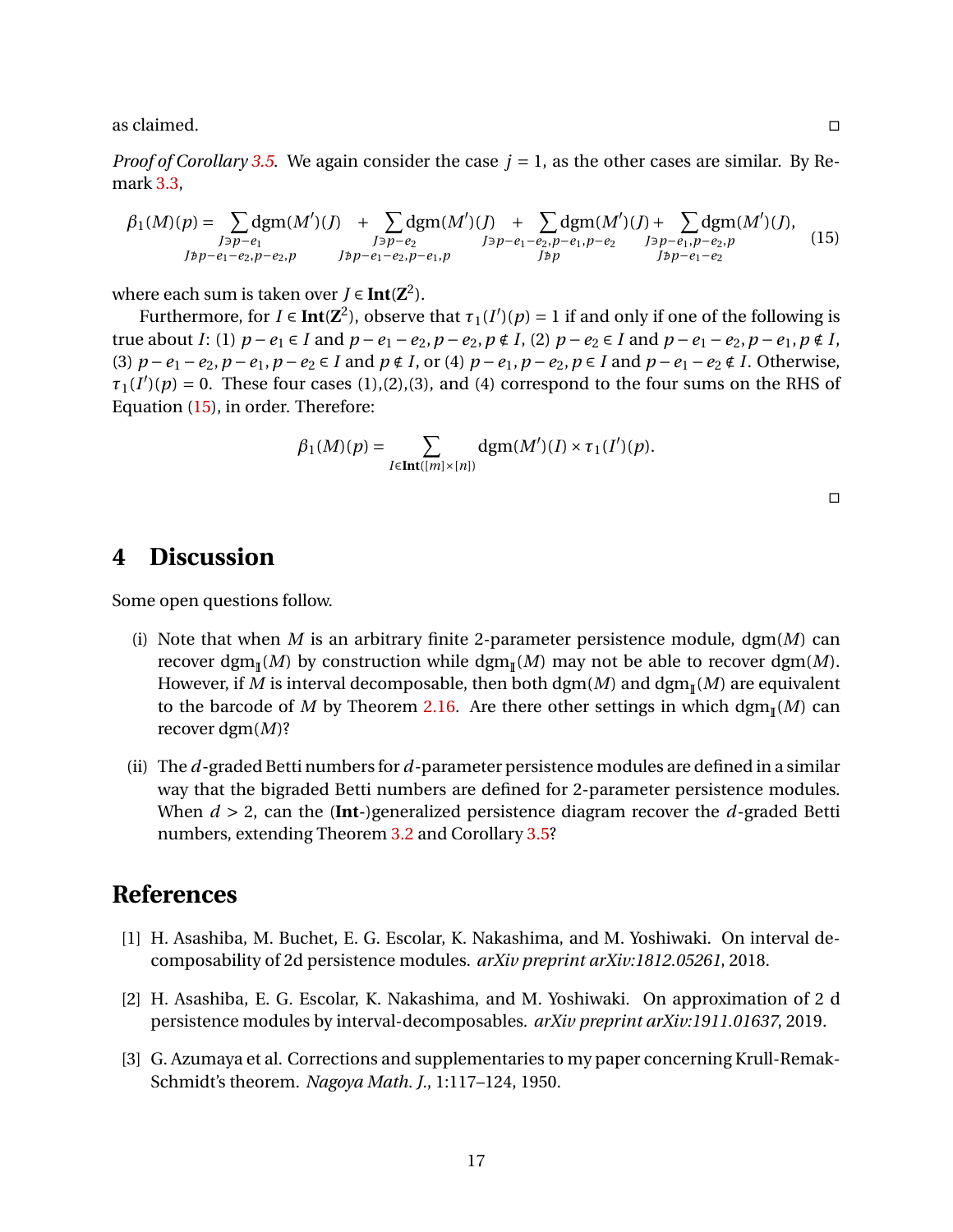- <span id="page-17-7"></span>[4] U. Bauer, M. B. Botnan, S. Oppermann, and J. Steen. Cotorsion torsion triples and the representation theory of filtered hierarchical clustering. *Advances in Mathematics*, 369:107171, 2020.
- <span id="page-17-13"></span>[5] E. A. Bender and J. R. Goldman. On the applications of möbius inversion in combinatorial analysis. *The American Mathematical Monthly*, 82(8):789–803, 1975.
- <span id="page-17-12"></span>[6] M. Botnan and W. Crawley-Boevey. Decomposition of persistence modules. *Proceedings of the American Mathematical Society*, 148(11):4581–4596, 2020.
- <span id="page-17-4"></span>[7] M. Botnan and M. Lesnick. Algebraic stability of zigzag persistence modules. *Algebr. Geom. Topol.*, 18(6):3133–3204, 2018.
- <span id="page-17-5"></span>[8] M. B. Botnan, V. Lebovici, and S. Oudot. On Rectangle-Decomposable 2-Parameter Persistence Modules. In S. Cabello and D. Z. Chen, editors, *36th International Symposium on Computational Geometry (SoCG 2020)*, volume 164 of *Leibniz International Proceedings in Informatics (LIPIcs)*, pages 22:1–22:16, Dagstuhl, Germany, 2020. Schloss Dagstuhl– Leibniz-Zentrum für Informatik.
- <span id="page-17-2"></span>[9] M. B. Botnan, S. Oppermann, and S. Oudot. Signed barcodes for multi-parameter persistence via rank decompositions and rank-exact resolutions. *arXiv preprint arXiv:2107.06800*, 2021.
- <span id="page-17-8"></span>[10] C. Cai, W. Kim, F. Mémoli, and Y. Wang. Elder-rule-staircodes for augmented metric spaces. *SIAM Journal on Applied Algebra and Geometry*, 5(3):417–454, 2021.
- <span id="page-17-0"></span>[11] G. Carlsson. Topology and data. *Bulletin of the American Mathematical Society*, 46(2):255– 308, 2009.
- <span id="page-17-11"></span>[12] G. Carlsson and V. De Silva. Zigzag persistence. *Foundations of computational mathematics*, 10(4):367–405, 2010.
- <span id="page-17-6"></span>[13] G. Carlsson, V. De Silva, and D. Morozov. Zigzag persistent homology and real-valued functions. In *Proceedings of the twenty-fifth annual symposium on Computational geometry*, pages 247–256, 2009.
- <span id="page-17-9"></span>[14] G. Carlsson and F. Mémoli. Multiparameter hierarchical clustering methods. In *Classification as a Tool for Research*, pages 63–70. Springer, 2010.
- <span id="page-17-1"></span>[15] G. Carlsson and A. Zomorodian. The theory of multidimensional persistence. *Discrete & Computational Geometry*, 42(1):71–93, 2009.
- <span id="page-17-10"></span>[16] G. Carlsson, A. Zomorodian, A. Collins, and L. J. Guibas. Persistence barcodes for shapes. *International Journal of Shape Modeling*, 11(02):149–187, 2005.
- <span id="page-17-3"></span>[17] W. Chachólski, M. Scolamiero, and F. Vaccarino. Combinatorial presentation of multidimensional persistent homology. *Journal of Pure and Applied Algebra*, 221(5):1055–1075, 2017.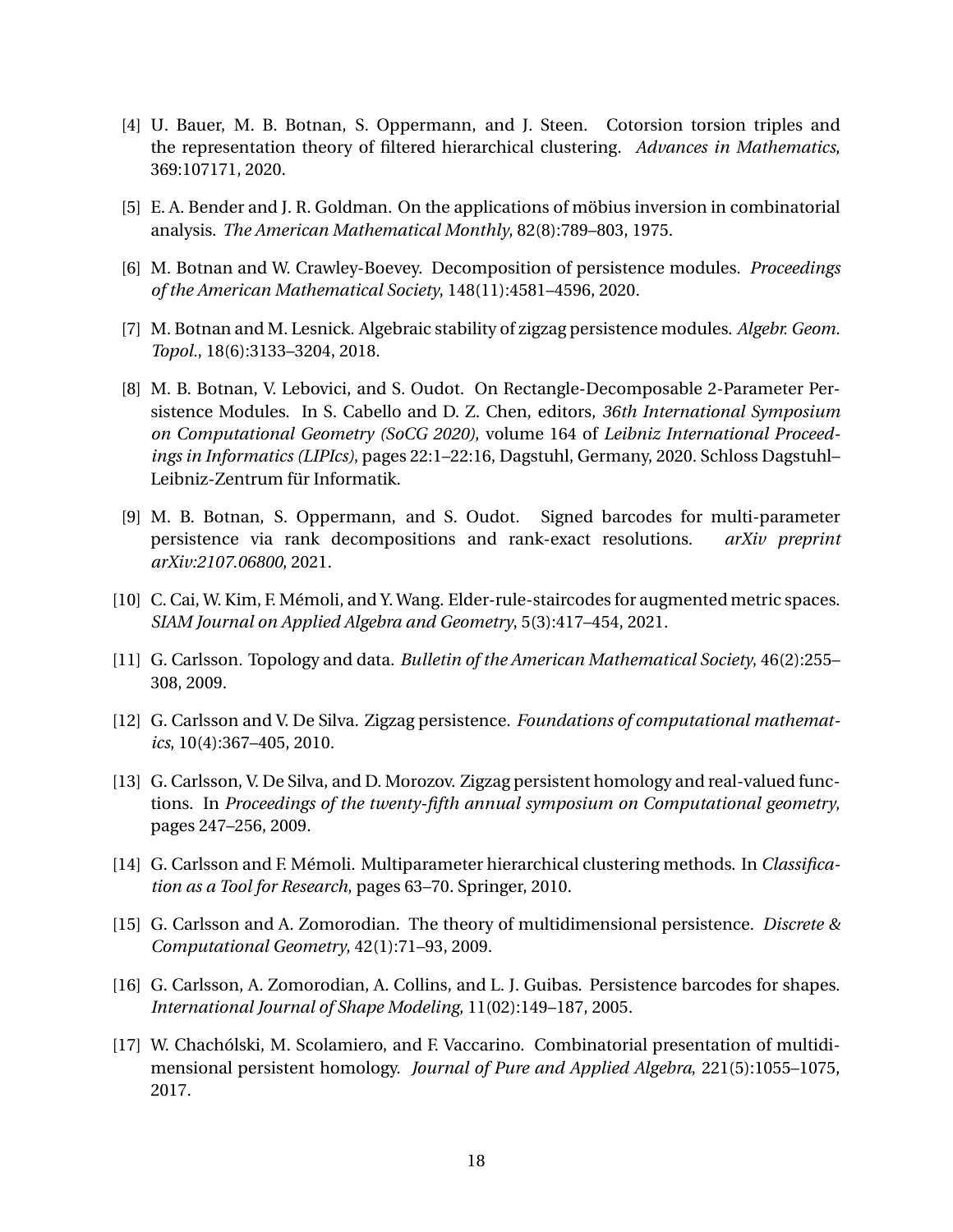- <span id="page-18-15"></span>[18] E. Chambers and D. Letscher. Persistent homology over directed acyclic graphs. In *Research in Computational Topology*, pages 11–32. Springer, 2018.
- <span id="page-18-4"></span>[19] J. Cochoy and S. Oudot. Decomposition of exact pfd persistence bimodules. *Discrete & Computational Geometry*, 63(2):255–293, 2020.
- <span id="page-18-10"></span>[20] D. Cohen-Steiner, H. Edelsbrunner, and J. Harer. Stability of persistence diagrams. *Discrete & computational geometry*, 37(1):103–120, 2007.
- <span id="page-18-13"></span>[21] W. Crawley-Boevey. Decomposition of pointwise finite-dimensional persistence modules. *Journal of Algebra and its Applications*, 14(05):1550066, 2015.
- <span id="page-18-1"></span>[22] H. Derksen and J. Weyman. Quiver representations. *Notices of the AMS*, 52(2):200–206, 2005.
- <span id="page-18-12"></span>[23] T. K. Dey, W. Kim, and F. Mémoli. Computing generalized rank invariant for 2 parameter persistence modules via zigzag persistence and its applications. *arXiv preprint arXiv:2111.15058*, 2021.
- <span id="page-18-11"></span>[24] T. K. Dey and C. Xin. Generalized persistence algorithm for decomposing multi-parameter persistence modules. *arXiv preprint arXiv:1904.03766*, 2019.
- <span id="page-18-5"></span>[25] T. K. Dey and C. Xin. Rectangular approximation and stability of 2-parameter persistence modules. *arXiv preprint arXiv:2108.07429*, 2021.
- <span id="page-18-0"></span>[26] H. Edelsbrunner and J. Harer. *Computational topology: an introduction*. American Mathematical Soc., 2010.
- <span id="page-18-9"></span>[27] H. Edelsbrunner, D. Letscher, and A. Zomorodian. Topological persistence and simplification. In *Proceedings 41st annual symposium on foundations of computer science*, pages 454–463. IEEE, 2000.
- <span id="page-18-8"></span>[28] D. Eisenbud. *The Geometry of Syzygies: A Second Course in Algebraic Geometry and Commutative Algebra*. Springer, 2002.
- <span id="page-18-6"></span>[29] E. G. Escolar and Y. Hiraoka. Persistence modules on commutative ladders of finite type. *Discrete & Computational Geometry*, 55(1):100–157, 2016.
- <span id="page-18-2"></span>[30] P. Gabriel. Unzerlegbare darstellungen i. *Manuscripta Mathematica*, pages 71–103, 1972.
- <span id="page-18-3"></span>[31] H. A. Harrington, N. Otter, H. Schenck, and U. Tillmann. Stratifying multiparameter persistent homology. *SIAM Journal on Applied Algebra and Geometry*, 3(3):439–471, 2019.
- <span id="page-18-14"></span>[32] D. Hilbert. Üuber die theorie von algebraischen formen. *Mathematische Annalen*, pages 473–534, 1890.
- <span id="page-18-7"></span>[33] Y. Hiraoka, T. Nakamura, A. Hirata, E. G. Escolar, K. Matsue, and Y. Nishiura. Hierarchical structures of amorphous solids characterized by persistent homology. *Proceedings of the National Academy of Sciences*, 113(26):7035–7040, 2016.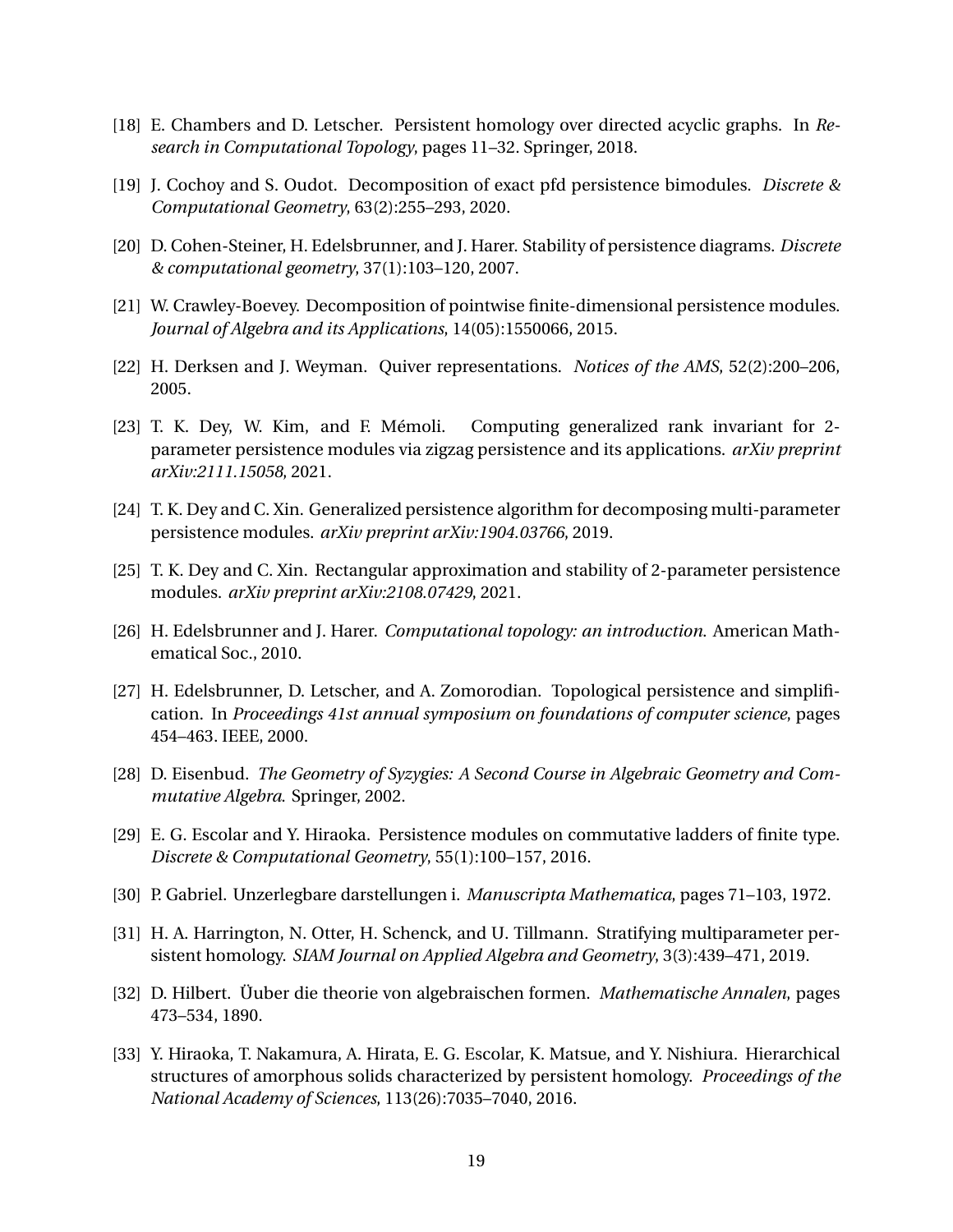- <span id="page-19-3"></span>[34] B. Keller, M. Lesnick, and T. L. Willke. Persistent homology for virtual screening. *Chem-Rxiv.6969260.v3*, 2018.
- <span id="page-19-6"></span>[35] M. Kerber and A. Rolle. Fast minimal presentations of bi-graded persistence modules. In *2021 Proceedings of the Workshop on Algorithm Engineering and Experiments (ALENEX)*, pages 207–220. SIAM, 2021.
- <span id="page-19-10"></span>[36] W. Kim and F. Mémoli. Generalized persistence diagrams for persistence modules over posets. *Journal of Applied and Computational Topology*, 5(4):533–581, 2021.
- <span id="page-19-0"></span>[37] K. P. Knudson. A refinement of multi-dimensional persistence. *Homology Homotopy Appl.*, 10(1):259–281, 2008.
- <span id="page-19-7"></span>[38] C. Landi and P. Frosini. New pseudodistances for the size function space. In *Vision Geometry VI*, volume 3168, pages 52–60. International Society for Optics and Photonics, 1997.
- <span id="page-19-11"></span>[39] M. Lesnick. The theory of the interleaving distance on multidimensional persistence modules. *Foundations of Computational Mathematics*, 15(3):613–650, 2015.
- <span id="page-19-2"></span>[40] M. Lesnick and M. Wright. Interactive visualization of 2-d persistence modules. *arXiv preprint arXiv:1512.00180*, 2015.
- <span id="page-19-5"></span>[41] M. Lesnick and M. Wright. Computing minimal presentations and bigraded betti numbers of 2-parameter persistent homology. *arXiv preprint arXiv:1902.05708*, 2019.
- <span id="page-19-14"></span>[42] S. Mac Lane. *Categories for the working mathematician*, volume 5. Springer Science & Business Media, 2013.
- <span id="page-19-9"></span>[43] A. McCleary and A. Patel. Bottleneck stability for generalized persistence diagrams. *Proceedings of the American Mathematical Society*, 148(7):3149–3161, 2020.
- <span id="page-19-12"></span>[44] A. McCleary and A. Patel. Edit distance and persistence diagrams over lattices. *arXiv preprint arXiv:2010.07337*, 2020.
- <span id="page-19-1"></span>[45] E. Miller. Homological algebra of modules over posets. *arXiv preprint arXiv:2008.00063*, 2020.
- <span id="page-19-4"></span>[46] E. Miller and B. Sturmfels. *Combinatorial commutative algebra*, volume 227. Springer Science & Business Media, 2005.
- <span id="page-19-15"></span>[47] S. Moore. A combinatorial formula for the bigraded betti numbers. *arXiv preprint arXiv:2004.02239*, 2020.
- <span id="page-19-8"></span>[48] A. Patel. Generalized persistence diagrams. *Journal of Applied and Computational Topology*, 1(3):397–419, 2018.
- <span id="page-19-13"></span>[49] G.-C. Rota. On the foundations of combinatorial theory i. theory of möbius functions. *Zeitschrift für Wahrscheinlichkeitstheorie und verwandte Gebiete*, 2(4):340–368, 1964.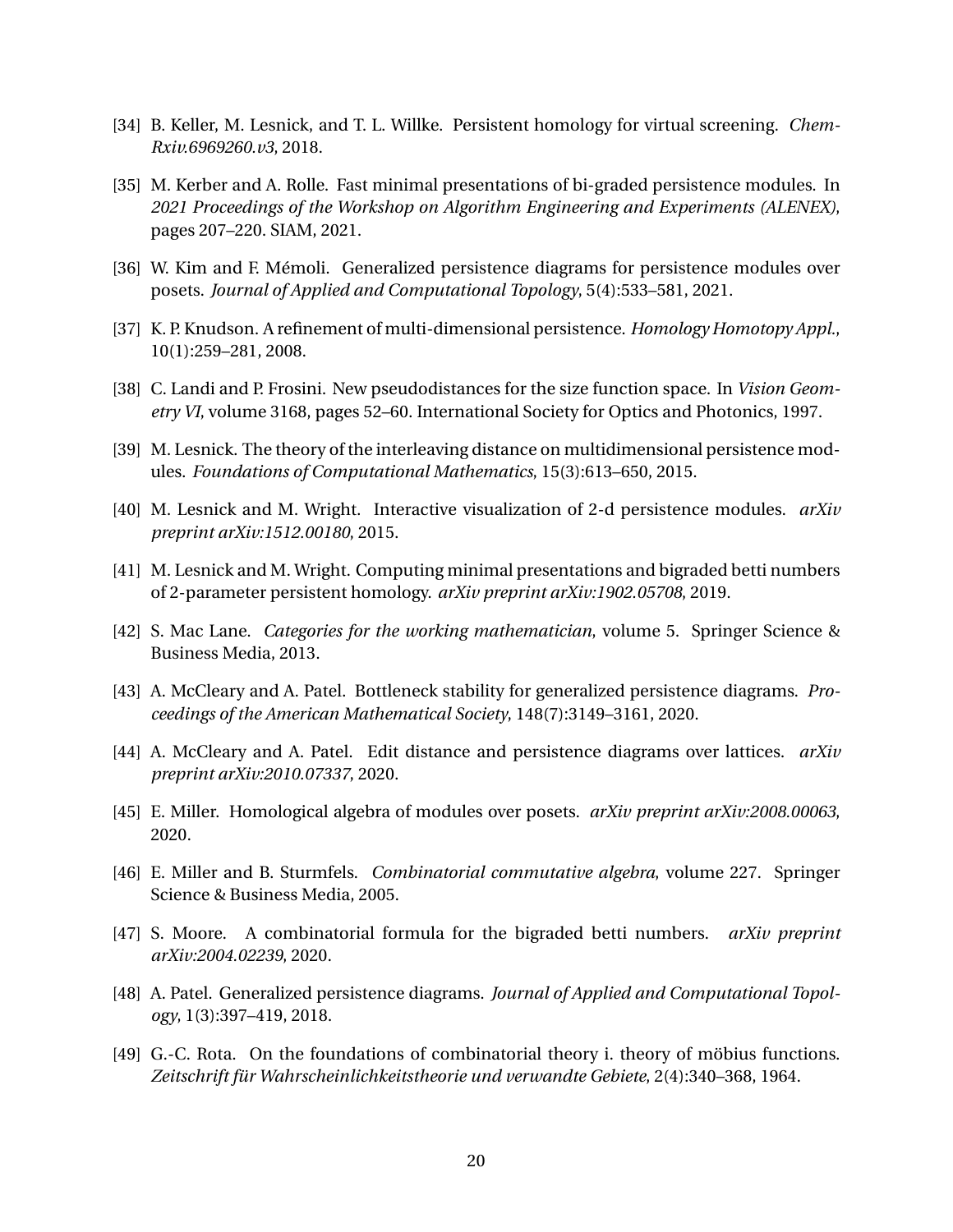- <span id="page-20-0"></span>[50] M. Scolamiero, W. Chachólski, A. Lundman, R. Ramanujam, and S. Öberg. Multidimensional persistence and noise. *Foundations of Computational Mathematics*, 17(6):1367– 1406, 2017.
- <span id="page-20-2"></span>[51] R. P. Stanley. Enumerative combinatorics volume 1 second edition. *Cambridge studies in advanced mathematics*, 2011.
- <span id="page-20-1"></span>[52] O. Vipond. Multiparameter persistence landscapes. *J. Mach. Learn. Res.*, 21:61–1, 2020.

## <span id="page-20-3"></span>**A Limits and colimits**

We recall the notions of limit and colimit [\[42,](#page-19-14) Chapter V]. In what follows, *I* stands for a small category, i.e.  $I$  has a set of objects and a set of morphisms. Let  $\mathscr C$  be any category.

<span id="page-20-4"></span>**Definition A.1** (Cone). Let  $F: I \to \mathscr{C}$  be a functor. A *cone* over  $F$  is a pair  $(L, (\pi_x)_{x \in ob(I)})$  consisting of an object *L* in  $\mathscr C$  and a collection  $(\pi_x)_{x \in ob(I)}$  of morphisms  $\pi_x : L \to F(x)$  that commute with the arrows in the diagram of *F*, i.e. if  $g: x \to y$  is a morphism in *I*, then  $\pi_y = F(g) \circ \pi_x$  in  $\mathcal{C}$ . Equivalently, the diagram below commutes:



In Definition [A.1,](#page-20-4) the cone  $\left(L, (\pi_x)_{x \in \text{ob}(I)}\right)$  over  $F$  is sometimes denoted simply by  $L$ , suppressing the collection  $(\pi_x)_{x \in ob(I)}$  of morphisms if no confusion can arise. A limit of  $F: I \to \mathscr{C}$  is a terminal object in the collection of all cones over *F*:

**Definition A.2** (Limit). Let  $F: I \to \mathcal{C}$  be a functor. A *limit* of *F* is a cone over *F*, denoted by  $\left(\varprojlim F, (\pi_x)_{x \in \text{ob}(I)}\right)$  or simply  $\varprojlim F$ , with the following *terminal* property: If there is another cone  $\hat{\left( L',\left( \pi'\right) \right) }$  $\lim_{x \to \infty} F(x)$  of *F*, then there is a *unique* morphism  $u: L' \to \lim_{x \to \infty} F$  such that  $\pi'_x = \pi_x \circ u$  for all  $x \in ob(I)$ .

It is possible that a functor does not have a limit at all. However, if a functor does have a limit then the terminal property of the limit guarantees its uniqueness up to isomorphism. For this reason, we sometimes refer to a limit as *the* limit of a functor. When *I* is a finite category and  $\mathscr{C}$  = **vec**, any functor  $F: I \rightarrow$  **vec** admits a limit in **vec**.

Cocones and colimits are defined in a dual manner:

<span id="page-20-5"></span>**Definition A.3** (Cocone). Let  $F: I \to C$  be a functor. A *cocone* over  $F$  is a pair  $(C, (i_x)_{x \in ob(I)})$  consisting of an object *C* in  $\mathscr C$  and a collection  $(i_x)_{x \in ob(I)}$  of morphisms  $i_x : F(x) \to C$  that commute with the arrows in the diagram of *F*, i.e. if  $g: x \rightarrow y$  is a morphism in *I*, then  $i_x = i_y \circ F(g)$  in  $\mathcal{C}$ , i.e. the diagram below commutes.